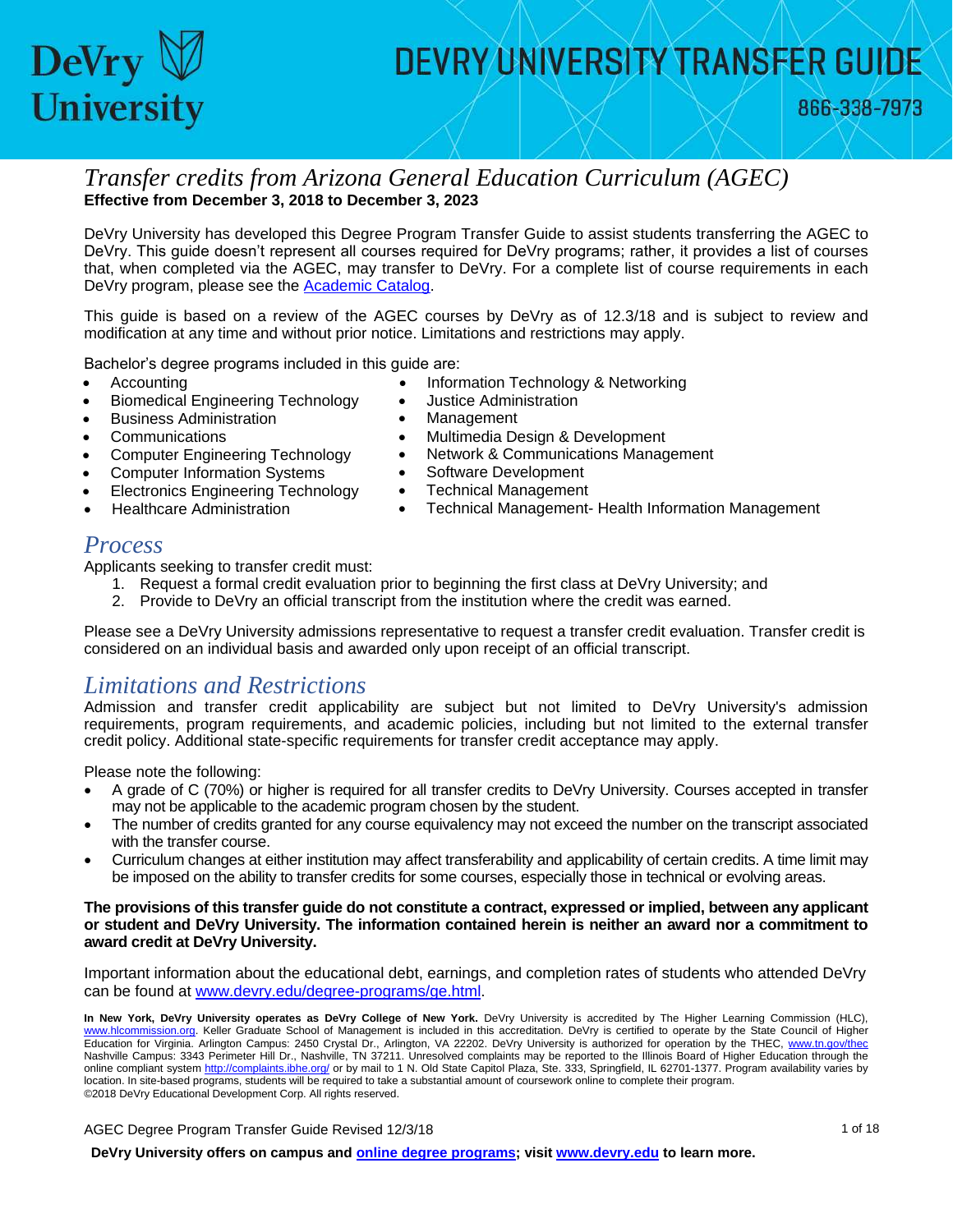

866-338-7973

#### *AGEC Paths*

| AGEC-A                                    |              | AGEC-B                                    |              | AGEC-S                                    |              |  |
|-------------------------------------------|--------------|-------------------------------------------|--------------|-------------------------------------------|--------------|--|
| The AGEC-A is for students who want       |              | The AGEC-B is for students who want to    |              | The AGEC-S is for students who want       |              |  |
| to study liberal arts when they transfer  |              | study business when they transfer to the  |              | to study programs that require more       |              |  |
| to the university.                        |              | university.                               |              | rigorous math and science when they       |              |  |
|                                           |              |                                           |              | transfer to the university.               |              |  |
| Examples: English, History,               | Religion,    | Examples:<br>Accounting,                  | Economics,   | Biology,<br>Examples:                     | Chemistry,   |  |
| Philosophy, Communications                |              | Finance, Marketing                        |              | Engineering                               |              |  |
| <b>Subject</b>                            | <b>Hours</b> | <b>Subject</b>                            | <b>Hours</b> | <b>Subject</b>                            | <b>Hours</b> |  |
| <b>First Year Composition</b>             | 6            | <b>First Year Composition</b>             | 6            | <b>First Year Composition</b>             | 6            |  |
| <b>Mathematics</b>                        | 3            | Mathematics: Brief Calculus or            | 3            | Mathematics: Calculus I or                | 3            |  |
|                                           |              | <b>Higher</b>                             |              | Higher                                    |              |  |
| Arts & Humanities                         | $6-9$        | Arts & Humanities                         | $6-9$        | Arts & Humanities                         | $6-9$        |  |
| Social & Behavioral Sciences              | $6-9$        | Social & Behavioral Sciences              | $6-9$        | Social & Behavioral Sciences              | $6-9$        |  |
| <b>Physical &amp; Biological Sciences</b> | 8            | <b>Physical &amp; Biological Sciences</b> | 8            | <b>Physical &amp; Biological Sciences</b> | 8            |  |
| Options                                   | $0-6$        | Options                                   | $0 - 6$      | Options                                   | $6 - 8$      |  |
|                                           |              | Computer Information                      | 3            |                                           |              |  |
|                                           |              | Systems: Introduction to CIS              |              |                                           |              |  |
| <b>TOTAL</b>                              | 35           | <b>TOTAL</b>                              | 35           | <b>TOTAL</b>                              | 35           |  |

#### *Assumptions*

 hours awarded for transfer credit depends on individual student transcript evaluations. Because AGEC uses credit hours, the following assumptions are made. The actual number of credit

| <b>Subject</b>                                    | <b>Credit Hours</b> | <b>Number of Courses</b> |
|---------------------------------------------------|---------------------|--------------------------|
| <b>First Year Composition</b>                     |                     |                          |
| Mathematics                                       |                     |                          |
| Arts & Humanities                                 | $6-9$               | $2 - 3$                  |
| Social and Behavioral Sciences                    | $6-9$               | $2 - 3$                  |
| <b>Physical &amp; Biological Sciences</b>         |                     |                          |
| <b>Options</b>                                    | $0 - 6$ or 6-8      | Up to $2$                |
| Computer Information Systems: Introduction to CIS |                     |                          |

 *Notes*: In general, AGEC courses that meet the Computer Information Systems: Introduction to CIS requirement appear to be equivalent to DeVry's COMP100 course. Student transcripts are evaluated to determine appropriate course equivalencies based on the specific course taken to fulfill this requirement. based on the specific course taken to fulfill this requirement.<br>AGEC Degree Program Transfer Guide Revised 12/3/18 2 of 18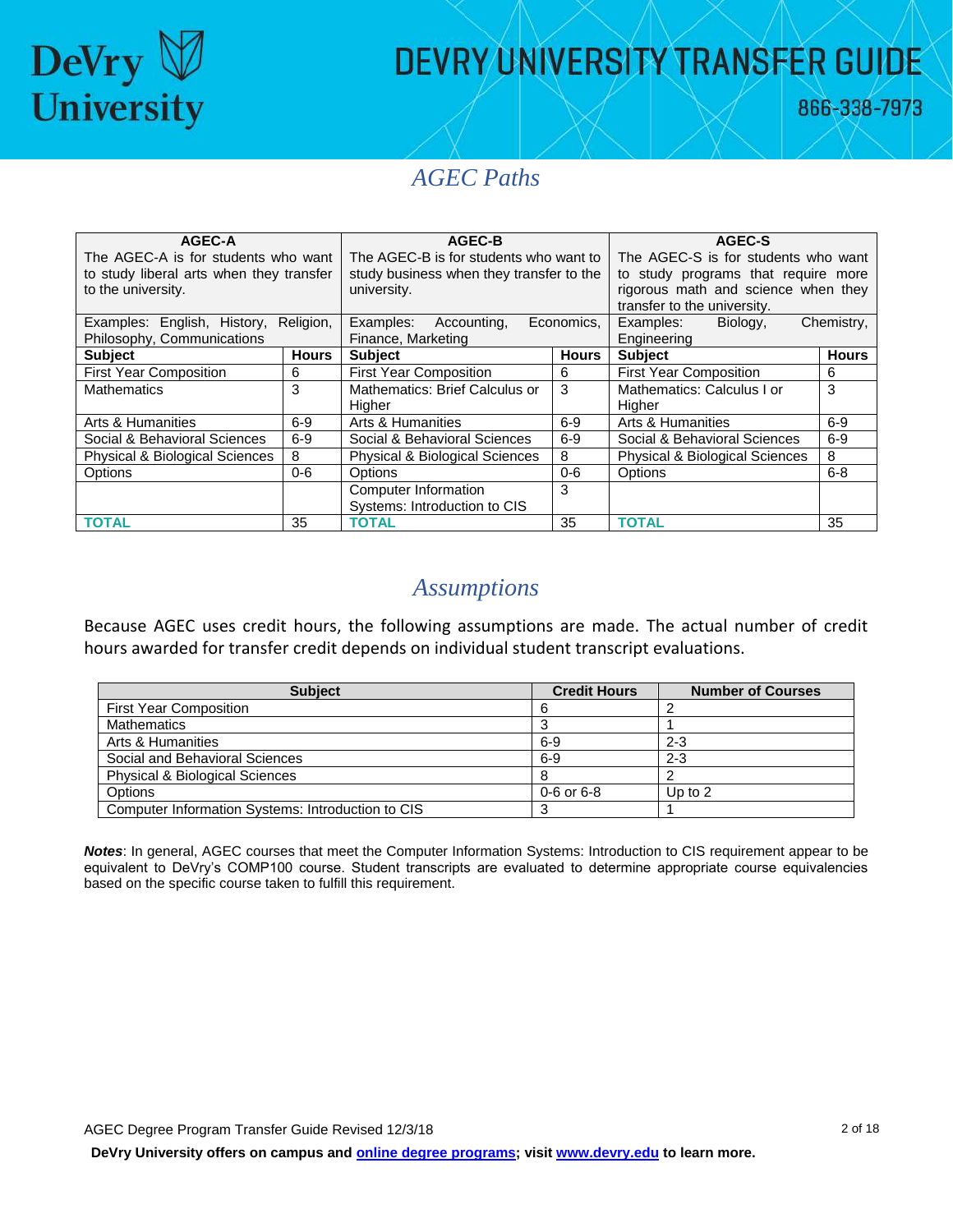

866-338-7973

|           |                                 | <b>Accounting Bachelor's Degree Program</b>      |                                                               |                             |                                                                   |  |
|-----------|---------------------------------|--------------------------------------------------|---------------------------------------------------------------|-----------------------------|-------------------------------------------------------------------|--|
|           | <b>DeVry University Courses</b> |                                                  |                                                               | <b>AGEC Courses</b>         |                                                                   |  |
|           | <b>Communication Skills</b>     |                                                  |                                                               |                             | Up to 6 semester-credit hours of coursework in an applicable      |  |
|           |                                 |                                                  |                                                               |                             | communication skills discipline can be applied as                 |  |
|           |                                 | communication skills credit toward this program. |                                                               |                             |                                                                   |  |
|           | ENGL113                         | Composition                                      |                                                               | <b>AGEC</b>                 | 1 <sup>st</sup> First Year Composition Course                     |  |
|           | ENGL136                         | <b>Advanced Composition</b>                      |                                                               | <b>AGEC</b>                 | 2 <sup>nd</sup> First Year Composition Course                     |  |
|           | ENGL216                         | <b>Technical Writing</b>                         |                                                               | Not satisfied by AGEC       |                                                                   |  |
|           | SPCH275                         | Public Speaking                                  |                                                               | Not satisfied by AGEC       |                                                                   |  |
|           | <b>Humanities</b>               |                                                  |                                                               |                             | Up to 9 semester credit hours of coursework in any applicable     |  |
|           |                                 |                                                  |                                                               |                             | humanities discipline can be applied as humanities credit         |  |
|           |                                 |                                                  |                                                               | toward this program.        |                                                                   |  |
|           | ETHC445                         | Principles of Ethics                             |                                                               | <b>AGEC</b>                 | 1 <sup>st</sup> Arts & Humanities Course                          |  |
| l.        | <b>HIST405</b>                  | <b>United States History</b>                     | l.                                                            | AGEC                        | 2 <sup>nd</sup> Arts & Humanities Course                          |  |
|           | <b>HUMN303</b>                  | Introduction to the Humanities                   | l.                                                            | <b>AGEC</b>                 | 3 <sup>rd</sup> Arts & Humanities Course                          |  |
|           | <b>Social Sciences</b>          |                                                  | Up to 9 semester credit hours of coursework in any applicable |                             |                                                                   |  |
|           |                                 |                                                  |                                                               |                             | social science discipline can be applied as social science credit |  |
|           |                                 |                                                  |                                                               | toward this program.        |                                                                   |  |
|           | ECON312                         | Principles of Economics                          |                                                               | <b>AGEC</b>                 | 1 <sup>st</sup> Social & Behavioral Sciences Course               |  |
|           | <b>SOCS185</b>                  | <b>Culture and Society</b>                       |                                                               | <b>AGEC</b>                 | 2 <sup>nd</sup> Social & Behavioral Sciences Course               |  |
|           | <b>SOCS325</b>                  | <b>Environmental Sociology</b>                   |                                                               | AGEC                        | 3rd Social & Behavioral Sciences Course                           |  |
|           |                                 | <b>Mathematics and Natural Sciences</b>          | Three semester-credit hours of coursework in any applicable   |                             |                                                                   |  |
|           |                                 |                                                  |                                                               |                             | natural sciences discipline can be applied as natural science     |  |
|           |                                 |                                                  |                                                               | credit toward this program. |                                                                   |  |
|           | MATH116                         | Algebra for College Students                     |                                                               | <b>AGEC</b>                 | Mathematics~                                                      |  |
| lo        | MATH226                         | <b>Statistics for Decision-Making</b>            |                                                               | Not satisfied by AGEC       |                                                                   |  |
| $\bullet$ | <b>SCI205</b>                   | Environmental Science with Lab                   |                                                               | AGEC                        | 1 <sup>st</sup> Physical & Biological Sciences Course             |  |
|           | <b>Business and Technology</b>  |                                                  |                                                               |                             |                                                                   |  |
|           | COMP100                         | Computer Applications for Business with Lab      | l.                                                            | <b>AGEC</b>                 | Computer Information Systems: Introduction<br>to CIS              |  |
|           | <b>Electives</b>                |                                                  |                                                               |                             | Up to 6 credit hours of qualifying prior college coursework not   |  |
|           |                                 |                                                  |                                                               |                             | meeting other program requirements may be applied toward          |  |
|           |                                 |                                                  |                                                               | elective hours.             |                                                                   |  |
|           |                                 | The following are suggested electives.           |                                                               |                             |                                                                   |  |
|           | <b>BUSN350</b>                  | <b>Business Analysis</b>                         |                                                               | <b>AGEC</b>                 | 1 <sup>st</sup> Options Course^                                   |  |
|           | MGMT408                         | Management of Technology Resources               |                                                               | <b>AGEC</b>                 | 2 <sup>nd</sup> Options Course^                                   |  |
|           |                                 | <b>AGEC Credit Not Applicable to the Program</b> |                                                               |                             |                                                                   |  |
|           | N/A                             |                                                  |                                                               | AGEC                        | 2 <sup>nd</sup> Physical & Biological Sciences Course             |  |

~Mathematics course must be at the level of MATH114 or MATH116, similar to a College Algebra course, to qualify.

^If this course was not successfully completed, then a course in the "AGEC Credit Not Applicable to the Program" section may be applied to fulfill this requirement.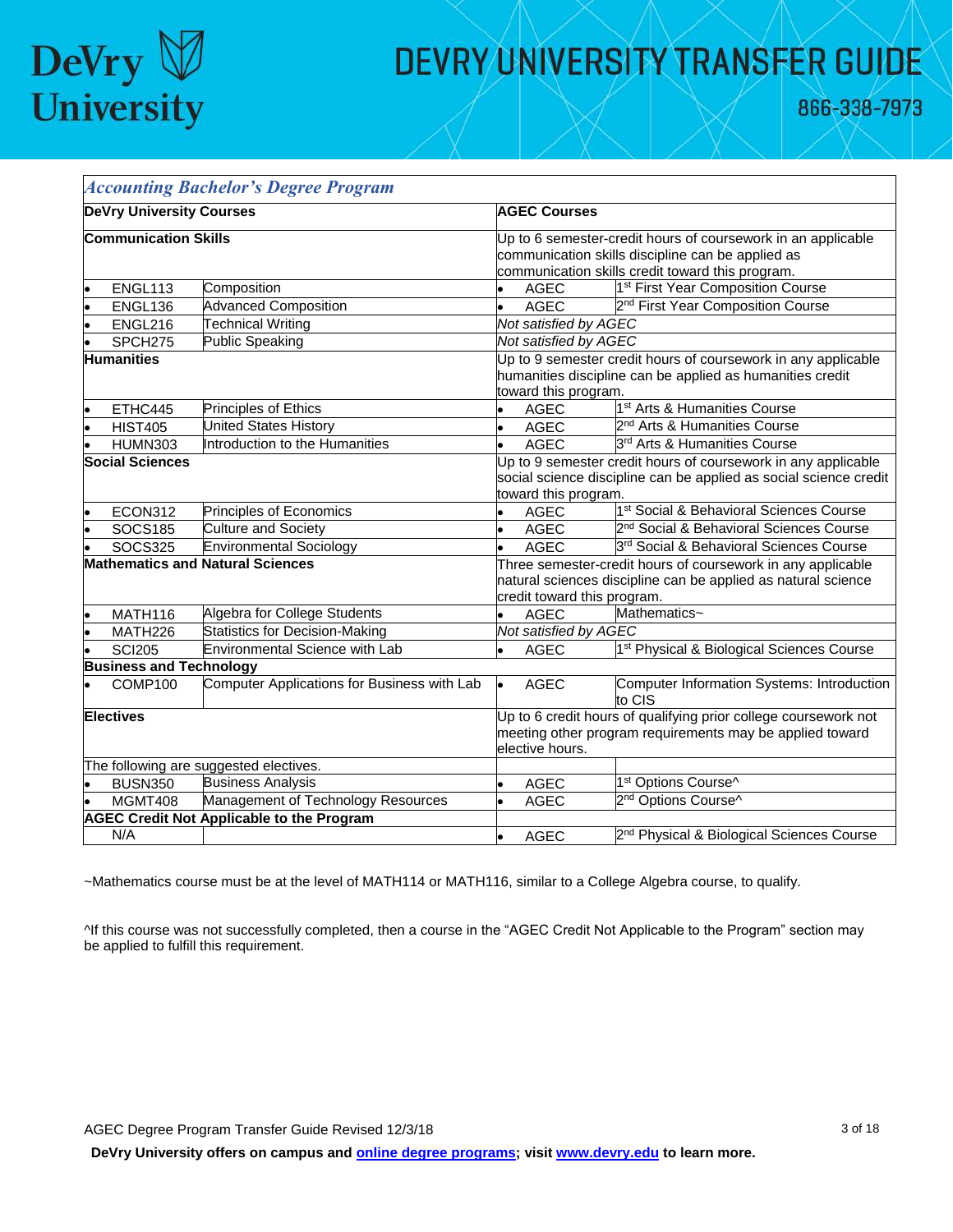

|                  |                                 | <b>Business Administration Bachelor's Degree Program</b> |                                                                                                                                                                       |                       |                                                       |  |
|------------------|---------------------------------|----------------------------------------------------------|-----------------------------------------------------------------------------------------------------------------------------------------------------------------------|-----------------------|-------------------------------------------------------|--|
|                  | <b>DeVry University Courses</b> |                                                          | <b>AGEC Courses</b>                                                                                                                                                   |                       |                                                       |  |
|                  | <b>Communication Skills</b>     |                                                          | Up to 6 semester-credit hours of coursework in an applicable<br>communication skills discipline can be applied as<br>communication skills credit toward this program. |                       |                                                       |  |
|                  | ENGL112                         | Composition                                              |                                                                                                                                                                       | <b>AGEC</b>           | 1 <sup>st</sup> First Year Composition Course         |  |
|                  | <b>ENGL135</b>                  | <b>Advanced Composition</b>                              | $\bullet$                                                                                                                                                             | <b>AGEC</b>           | 2 <sup>nd</sup> First Year Composition Course         |  |
|                  | ENGL216                         | <b>Technical Writing</b>                                 |                                                                                                                                                                       | Not satisfied by AGEC |                                                       |  |
|                  | SPCH <sub>275</sub>             | Public Speaking                                          |                                                                                                                                                                       | Not satisfied by AGEC |                                                       |  |
|                  | <b>Humanities</b>               |                                                          | Up to 6 semester credit hours of coursework in any applicable<br>humanities discipline can be applied as humanities credit<br>toward this program.                    |                       |                                                       |  |
|                  | <b>HUMN303</b>                  | Introduction to the Humanities                           | $\bullet$                                                                                                                                                             | AGEC                  | 1 <sup>st</sup> Arts & Humanities Course              |  |
|                  | ETHC445                         | Principles of Ethics                                     | l.                                                                                                                                                                    | <b>AGEC</b>           | 2 <sup>nd</sup> Arts & Humanities Course              |  |
|                  | <b>Social Sciences</b>          |                                                          | Up to 9 semester credit hours of coursework in any applicable<br>social science discipline can be applied as social science credit<br>toward this program.            |                       |                                                       |  |
|                  | <b>LAWS310</b>                  | The Legal Environment                                    |                                                                                                                                                                       | <b>AGEC</b>           | 1 <sup>st</sup> Social & Behavioral Sciences Course   |  |
|                  | <b>SOCS185</b>                  | <b>Culture and Society</b>                               | $\bullet$                                                                                                                                                             | <b>AGEC</b>           | 2 <sup>nd</sup> Social & Behavioral Sciences Course   |  |
|                  | <b>SOCS325</b>                  | <b>Environmental Sociology</b>                           |                                                                                                                                                                       | <b>AGEC</b>           | 3rd Social & Behavioral Sciences Course               |  |
|                  |                                 | <b>Mathematics and Natural Sciences</b>                  | Three semester-credit hours of coursework in any applicable<br>natural sciences discipline can be applied as natural science<br>credit toward this program.           |                       |                                                       |  |
|                  | MATH114                         | Algebra for College Students                             |                                                                                                                                                                       | <b>AGEC</b>           | Mathematics~                                          |  |
|                  | MATH221                         | <b>Statistics for Decision-Making</b>                    |                                                                                                                                                                       | Not satisfied by AGEC |                                                       |  |
|                  | <b>SCI228</b>                   | Nutrition, Health and Wellness with Lab                  | $\bullet$                                                                                                                                                             | <b>AGEC</b>           | 1 <sup>st</sup> Physical & Biological Sciences Course |  |
|                  | <b>Business Core</b>            |                                                          |                                                                                                                                                                       |                       |                                                       |  |
|                  | COMP100                         | Computer Applications for Business with<br>Lab           | $\bullet$                                                                                                                                                             | <b>AGEC</b>           | Computer Information Systems:<br>Introduction to CIS  |  |
| <b>Electives</b> |                                 |                                                          | Up to 9 credit hours of qualifying prior college coursework not<br>meeting other program requirements may be applied toward<br>elective hours.                        |                       |                                                       |  |
|                  |                                 | The following are suggested electives.                   |                                                                                                                                                                       |                       |                                                       |  |
|                  | <b>CIS115</b>                   | Logic and Design                                         | b                                                                                                                                                                     | <b>AGEC</b>           | 1st Options Course^                                   |  |
|                  | MGMT408                         | Management of Technology Resources                       | l.                                                                                                                                                                    | <b>AGEC</b>           | 2 <sup>nd</sup> Options Course^                       |  |
|                  | <b>SEC310</b>                   | Principles and Theory of Security Management             | l.                                                                                                                                                                    | <b>AGEC</b>           | 3 <sup>rd</sup> Arts & Humanities Course              |  |
|                  |                                 | <b>AGEC Credit Not Applicable to the Program</b>         |                                                                                                                                                                       |                       |                                                       |  |
|                  | N/A                             |                                                          | $\bullet$                                                                                                                                                             | AGEC                  | 2 <sup>nd</sup> Physical & Biological Sciences Course |  |

~Mathematics course must be at the level of MATH114 or MATH116, similar to a College Algebra course, to qualify.

^If this course was not successfully completed, then a course in the "AGEC Credit Not Applicable to the Program" section may be applied to fulfill this requirement.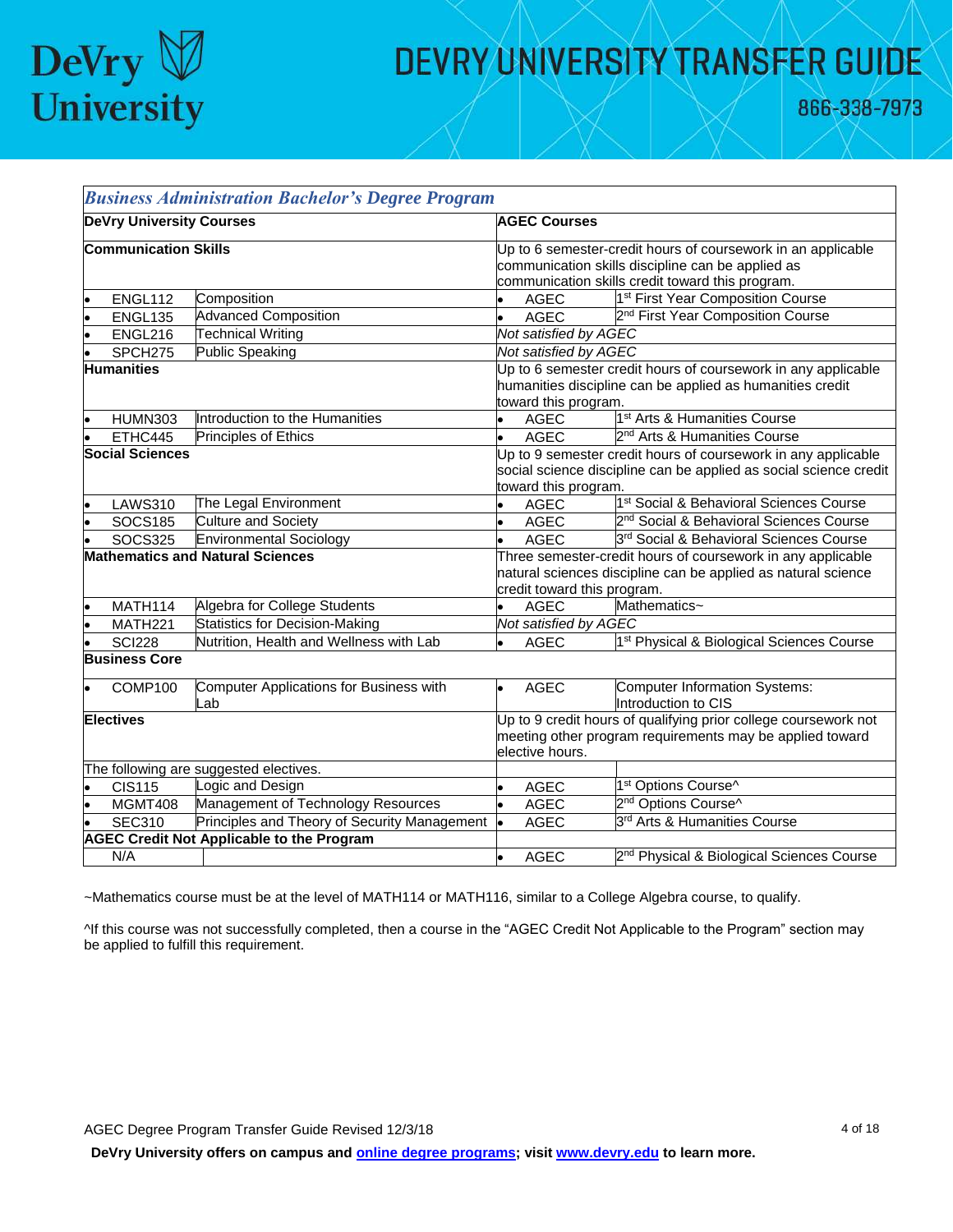

866-338-7973

|                        |                                 | <b>Management Bachelor's Degree Program</b>      |                                                                                                                                                |                                                                                                                                                             |  |  |
|------------------------|---------------------------------|--------------------------------------------------|------------------------------------------------------------------------------------------------------------------------------------------------|-------------------------------------------------------------------------------------------------------------------------------------------------------------|--|--|
|                        | <b>DeVry University Courses</b> |                                                  | <b>AGEC Courses</b>                                                                                                                            |                                                                                                                                                             |  |  |
|                        | <b>Communication Skills</b>     |                                                  |                                                                                                                                                |                                                                                                                                                             |  |  |
|                        | ENGL112                         | Composition                                      | <b>AGEC</b>                                                                                                                                    | 1 <sup>st</sup> First Year Composition Course                                                                                                               |  |  |
|                        | ENGL135                         | <b>Advanced Composition</b>                      | <b>AGEC</b>                                                                                                                                    | 2 <sup>nd</sup> First Year Composition Course                                                                                                               |  |  |
|                        | <b>Humanities</b>               |                                                  | toward this program.                                                                                                                           | Three semester-credit hours of coursework in any applicable<br>humanities discipline can be applied as humanities credit                                    |  |  |
|                        | ETHC445                         | Principles of Ethics                             | <b>AGEC</b><br>ь.                                                                                                                              | 1 <sup>st</sup> Arts & Humanities Course                                                                                                                    |  |  |
| <b>Social Sciences</b> |                                 |                                                  |                                                                                                                                                | Up to 6 semester-credit hours of coursework in any applicable<br>social science discipline can be applied as social science<br>credit toward this program.  |  |  |
|                        | ECON312                         | Principles of Economics                          | <b>AGEC</b>                                                                                                                                    | 1 <sup>st</sup> Social & Behavioral Sciences Course                                                                                                         |  |  |
|                        | <b>SOCS185</b>                  | <b>Culture and Society</b>                       | <b>AGEC</b><br>$\bullet$                                                                                                                       | 2 <sup>nd</sup> Social & Behavioral Sciences Course                                                                                                         |  |  |
|                        |                                 | <b>Mathematics and Natural Sciences</b>          |                                                                                                                                                | Three semester-credit hours of coursework in any applicable<br>natural sciences discipline can be applied as natural science<br>credit toward this program. |  |  |
|                        | <b>MATH114</b>                  | Algebra for College Students                     | <b>AGEC</b>                                                                                                                                    | Mathematics~                                                                                                                                                |  |  |
|                        | MATH221                         | <b>Statistics for Decision-Making</b>            |                                                                                                                                                | Not satisfied by AGEC                                                                                                                                       |  |  |
|                        | <b>SCI228</b>                   | Nutrition, Health and Wellness with Lab          | <b>AGEC</b>                                                                                                                                    | 1 <sup>st</sup> Physical & Biological Sciences Course                                                                                                       |  |  |
|                        |                                 | <b>Additional General Education Selection</b>    | Three semester-credit hours of coursework in any applicable<br>general education discipline can be applied toward this<br>program requirement. |                                                                                                                                                             |  |  |
|                        | SPCH <sub>275</sub>             | Public Speaking                                  | <b>AGEC</b><br>۰                                                                                                                               | 1 <sup>st</sup> Options Course                                                                                                                              |  |  |
|                        |                                 | <b>Business, Management and Technology</b>       |                                                                                                                                                |                                                                                                                                                             |  |  |
|                        | COMP100                         | Computer Applications for Business with Lab      | <b>AGEC</b>                                                                                                                                    | Computer Information Systems: Introduction<br>to CIS                                                                                                        |  |  |
|                        |                                 | <b>AGEC Credit Not Applicable to the Program</b> |                                                                                                                                                |                                                                                                                                                             |  |  |
|                        | N/A                             |                                                  | <b>AGEC</b>                                                                                                                                    | 2 <sup>nd</sup> Arts & Humanities Course                                                                                                                    |  |  |
|                        | N/A                             |                                                  | <b>AGEC</b>                                                                                                                                    | 3 <sup>rd</sup> Arts & Humanities Course                                                                                                                    |  |  |
|                        | N/A                             |                                                  | <b>AGEC</b>                                                                                                                                    | 3rd Social & Behavioral Sciences Course                                                                                                                     |  |  |
|                        | N/A                             |                                                  | <b>AGEC</b>                                                                                                                                    | 2 <sup>nd</sup> Physical & Biological Sciences Course                                                                                                       |  |  |
|                        | N/A                             |                                                  | <b>AGEC</b>                                                                                                                                    | 2 <sup>nd</sup> Options Course                                                                                                                              |  |  |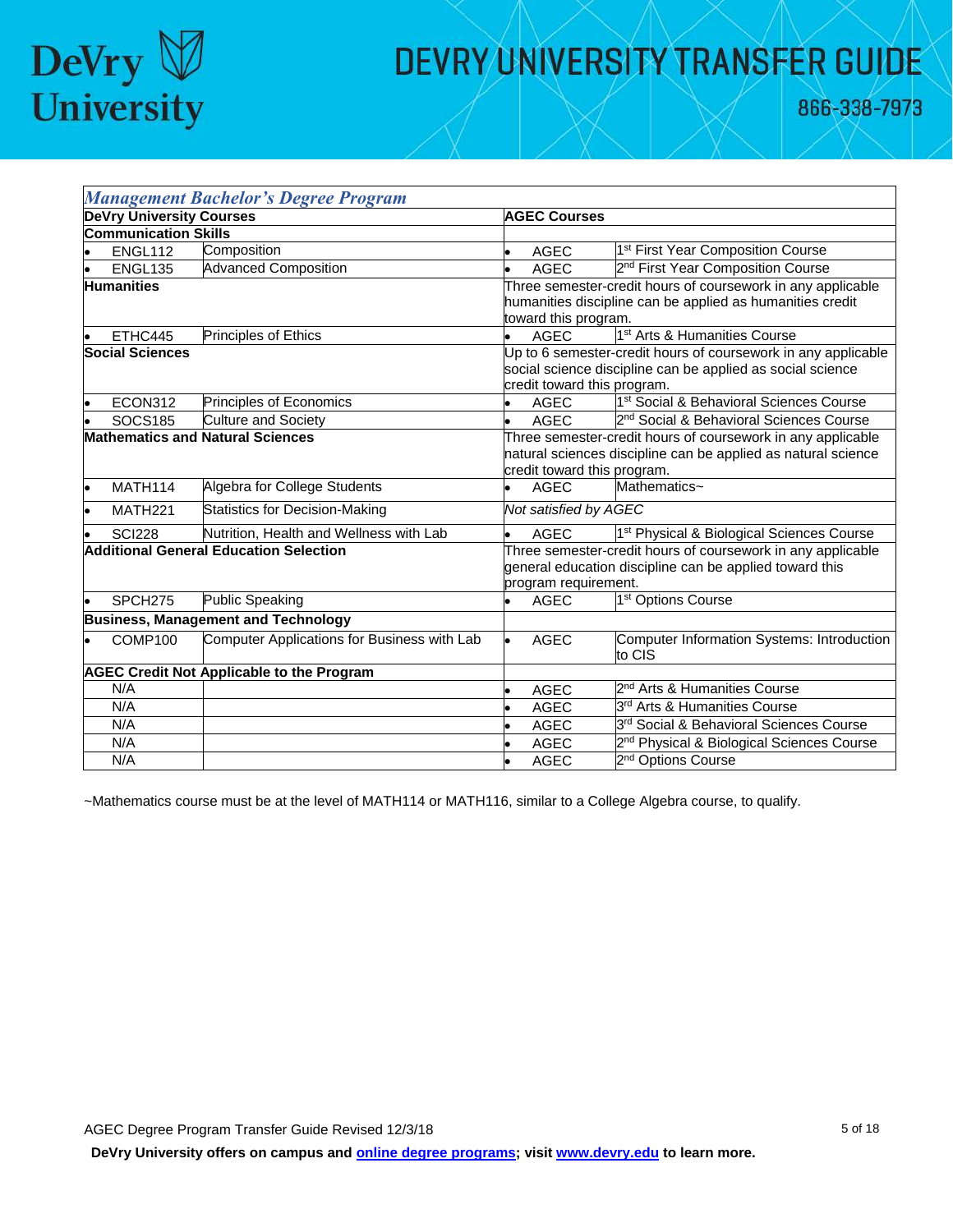

866-338-7973

|                                         |                             | <b>Technical Management Bachelor's Degree Program</b> |                                                                                                                                                             |                                                                                                                                                            |                                                       |  |  |
|-----------------------------------------|-----------------------------|-------------------------------------------------------|-------------------------------------------------------------------------------------------------------------------------------------------------------------|------------------------------------------------------------------------------------------------------------------------------------------------------------|-------------------------------------------------------|--|--|
| <b>DeVry University Courses</b>         |                             |                                                       |                                                                                                                                                             | <b>AGEC Courses</b>                                                                                                                                        |                                                       |  |  |
|                                         | <b>Communication Skills</b> |                                                       |                                                                                                                                                             |                                                                                                                                                            |                                                       |  |  |
|                                         | ENGL112                     | Composition                                           |                                                                                                                                                             | <b>AGEC</b>                                                                                                                                                | 1 <sup>st</sup> First Year Composition Course         |  |  |
|                                         | <b>ENGL135</b>              | <b>Advanced Composition</b>                           |                                                                                                                                                             | <b>AGEC</b>                                                                                                                                                | 2 <sup>nd</sup> First Year Composition Course         |  |  |
| <b>Humanities</b>                       |                             |                                                       |                                                                                                                                                             | Three semester-credit hours of coursework in any applicable<br>humanities discipline can be applied as humanities credit<br>toward this program.           |                                                       |  |  |
|                                         | ETHC445                     | Principles of Ethics                                  |                                                                                                                                                             | <b>AGEC</b>                                                                                                                                                | 1 <sup>st</sup> Arts & Humanities Course              |  |  |
| <b>Social Sciences</b>                  |                             |                                                       |                                                                                                                                                             | Up to 6 semester-credit hours of coursework in any applicable<br>social science discipline can be applied as social science<br>credit toward this program. |                                                       |  |  |
|                                         | ECON312                     | Principles of Economics                               |                                                                                                                                                             | <b>AGEC</b>                                                                                                                                                | 1 <sup>st</sup> Social & Behavioral Sciences Course   |  |  |
|                                         | <b>SOCS185</b>              | <b>Culture and Society</b>                            |                                                                                                                                                             | <b>AGEC</b>                                                                                                                                                | 2 <sup>nd</sup> Social & Behavioral Sciences Course   |  |  |
| <b>Mathematics and Natural Sciences</b> |                             |                                                       | Three semester-credit hours of coursework in any applicable<br>natural sciences discipline can be applied as natural science<br>credit toward this program. |                                                                                                                                                            |                                                       |  |  |
|                                         | MATH114                     | Algebra for College Students                          |                                                                                                                                                             | <b>AGEC</b>                                                                                                                                                | Mathematics~                                          |  |  |
|                                         | MATH <sub>221</sub>         | <b>Statistics for Decision-Making</b>                 |                                                                                                                                                             | Not satisfied by AGEC                                                                                                                                      |                                                       |  |  |
|                                         | <b>SCI228</b>               | Nutrition, Health and Wellness with Lab               |                                                                                                                                                             | <b>AGEC</b>                                                                                                                                                | 1 <sup>st</sup> Physical & Biological Sciences Course |  |  |
|                                         |                             | <b>Additional General Education Selection</b>         | Three semester-credit hours of coursework in any applicable<br>general education discipline can be applied toward this<br>program requirement.              |                                                                                                                                                            |                                                       |  |  |
|                                         | SPCH <sub>275</sub>         | <b>Public Speaking</b>                                |                                                                                                                                                             | <b>AGEC</b>                                                                                                                                                | 1 <sup>st</sup> Options Course                        |  |  |
|                                         |                             | <b>Business, Management and Technology</b>            |                                                                                                                                                             |                                                                                                                                                            |                                                       |  |  |
|                                         | COMP100                     | Computer Applications for Business with Lab           |                                                                                                                                                             | <b>AGEC</b>                                                                                                                                                | Computer Information Systems: Introduction<br>to CIS  |  |  |
| <b>Electives</b>                        |                             |                                                       | Up to 25 credit hours of qualifying prior college coursework not<br>meeting other program requirements may be applied toward<br>elective hours.             |                                                                                                                                                            |                                                       |  |  |
|                                         |                             | The following are suggested electives.                |                                                                                                                                                             |                                                                                                                                                            |                                                       |  |  |
|                                         | <b>BUSN319</b>              | Marketing                                             |                                                                                                                                                             | <b>AGEC</b>                                                                                                                                                | 2 <sup>nd</sup> Arts & Humanities Course              |  |  |
|                                         | <b>BUSN369</b>              | <b>International Business</b>                         |                                                                                                                                                             | <b>AGEC</b>                                                                                                                                                | 3rd Arts & Humanities Course                          |  |  |
|                                         | <b>CIS115</b>               | ogic and Design                                       |                                                                                                                                                             | <b>AGEC</b>                                                                                                                                                | 3rd Social & Behavioral Sciences Course               |  |  |
|                                         | <b>CIS170C</b>              | Programming with Lab                                  |                                                                                                                                                             | <b>AGEC</b>                                                                                                                                                | 2 <sup>nd</sup> Physical & Biological Sciences Course |  |  |
|                                         | <b>CIS206</b>               | Architecture and Operating Systems with Lab           |                                                                                                                                                             | <b>AGEC</b>                                                                                                                                                | 2 <sup>nd</sup> Options Course                        |  |  |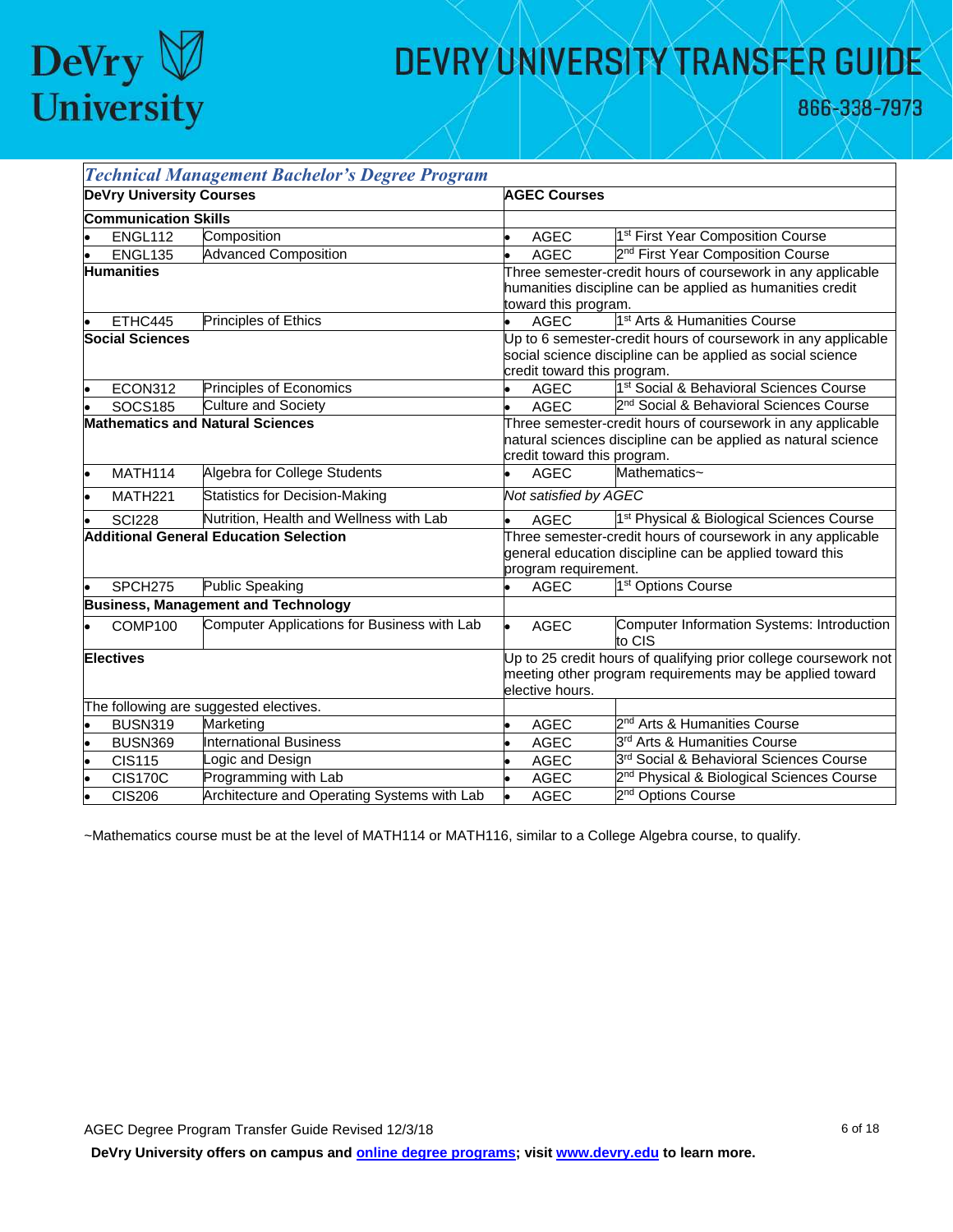

866-338-7973

|                        |                                 | <b>Technical Management Bachelor's Degree Program</b>    |                                                                                                                                                            |                                                                                                                                                  |                                                       |  |
|------------------------|---------------------------------|----------------------------------------------------------|------------------------------------------------------------------------------------------------------------------------------------------------------------|--------------------------------------------------------------------------------------------------------------------------------------------------|-------------------------------------------------------|--|
|                        |                                 | <b>Health Information Management Technical Specialty</b> |                                                                                                                                                            |                                                                                                                                                  |                                                       |  |
|                        | <b>DeVry University Courses</b> |                                                          |                                                                                                                                                            | <b>AGEC Courses</b>                                                                                                                              |                                                       |  |
|                        | <b>Communication Skills</b>     |                                                          |                                                                                                                                                            |                                                                                                                                                  |                                                       |  |
|                        | ENGL112                         | Composition                                              |                                                                                                                                                            | <b>AGEC</b>                                                                                                                                      | 1 <sup>st</sup> First Year Composition Course         |  |
|                        | <b>ENGL135</b>                  | <b>Advanced Composition</b>                              |                                                                                                                                                            | <b>AGEC</b>                                                                                                                                      | 2 <sup>nd</sup> First Year Composition Course         |  |
| <b>Humanities</b>      |                                 |                                                          |                                                                                                                                                            | Three semester-credit hours of coursework in any applicable<br>humanities discipline can be applied as humanities credit<br>toward this program. |                                                       |  |
|                        | ETHC445                         | Principles of Ethics                                     |                                                                                                                                                            | <b>AGEC</b>                                                                                                                                      | 1 <sup>st</sup> Arts & Humanities Course              |  |
| <b>Social Sciences</b> |                                 |                                                          | Up to 6 semester-credit hours of coursework in any applicable<br>social science discipline can be applied as social science<br>credit toward this program. |                                                                                                                                                  |                                                       |  |
| $\bullet$              | ECON312                         | Principles of Economics                                  |                                                                                                                                                            | <b>AGEC</b>                                                                                                                                      | 1 <sup>st</sup> Social & Behavioral Sciences Course   |  |
|                        | <b>SOCS185</b>                  | <b>Culture and Society</b>                               |                                                                                                                                                            | <b>AGEC</b>                                                                                                                                      | 2 <sup>nd</sup> Social & Behavioral Sciences Course   |  |
|                        |                                 | <b>Mathematics and Natural Sciences</b>                  |                                                                                                                                                            |                                                                                                                                                  |                                                       |  |
| lo                     | MATH114                         | Algebra for College Students                             | ۰                                                                                                                                                          | <b>AGEC</b>                                                                                                                                      | Mathematics~                                          |  |
|                        | <b>MATH221</b>                  | <b>Statistics for Decision-Making</b>                    |                                                                                                                                                            | Not satisfied by AGEC                                                                                                                            |                                                       |  |
| $\bullet$              | <b>BIOS105</b>                  | Fundamentals of Human Anatomy and<br>Physiology with Lab |                                                                                                                                                            | Not satisfied by AGEC*                                                                                                                           |                                                       |  |
| lo                     | <b>BIOS267</b>                  | Pathopharmacology                                        |                                                                                                                                                            | Not satisfied by AGEC*                                                                                                                           |                                                       |  |
|                        |                                 | <b>Business, Management and Technology</b>               |                                                                                                                                                            |                                                                                                                                                  |                                                       |  |
|                        | COMP100                         | Computer Applications for Business with Lab              |                                                                                                                                                            | <b>AGEC</b>                                                                                                                                      | Computer Information Systems: Introduction<br>to CIS  |  |
|                        |                                 | <b>AGEC Credit Not Applicable to the Program</b>         |                                                                                                                                                            |                                                                                                                                                  |                                                       |  |
|                        | N/A                             |                                                          |                                                                                                                                                            | <b>AGEC</b>                                                                                                                                      | 2 <sup>nd</sup> Arts & Humanities Course              |  |
|                        | N/A                             |                                                          |                                                                                                                                                            | <b>AGEC</b>                                                                                                                                      | 3 <sup>rd</sup> Arts & Humanities Course              |  |
|                        | N/A                             |                                                          |                                                                                                                                                            | <b>AGEC</b>                                                                                                                                      | 3rd Social & Behavioral Sciences Course               |  |
|                        | N/A                             |                                                          |                                                                                                                                                            | <b>AGEC</b>                                                                                                                                      | 1 <sup>st</sup> Physical & Biological Sciences Course |  |
|                        | N/A                             |                                                          |                                                                                                                                                            | <b>AGEC</b>                                                                                                                                      | 2 <sup>nd</sup> Physical & Biological Sciences Course |  |
|                        | N/A                             |                                                          |                                                                                                                                                            | <b>AGEC</b>                                                                                                                                      | 1 <sup>st</sup> Options Course                        |  |
|                        | N/A                             |                                                          |                                                                                                                                                            | <b>AGEC</b>                                                                                                                                      | 2 <sup>nd</sup> Options Course                        |  |

~Mathematics course must be at the level of MATH114 or MATH116, similar to a College Algebra course, to qualify.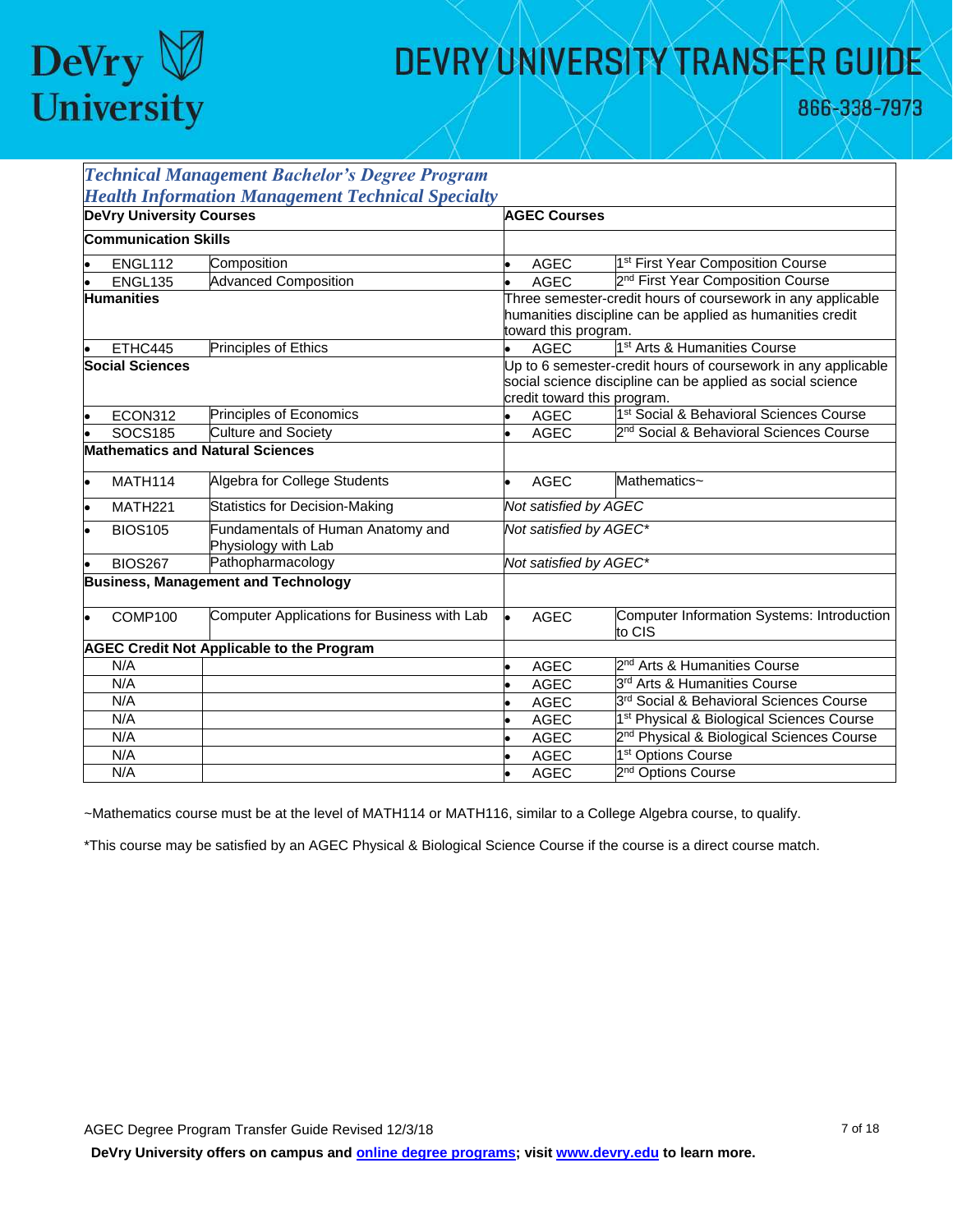

866-338-7973

|                                 | <b>Biomedical Engineering Technology Bachelor's Degree Program</b> |                                                                                                                                                                       |                                                                                                                                                            |                                                       |  |
|---------------------------------|--------------------------------------------------------------------|-----------------------------------------------------------------------------------------------------------------------------------------------------------------------|------------------------------------------------------------------------------------------------------------------------------------------------------------|-------------------------------------------------------|--|
| <b>DeVry University Courses</b> |                                                                    |                                                                                                                                                                       | <b>AGEC Courses</b>                                                                                                                                        |                                                       |  |
| <b>Communication Skills</b>     |                                                                    | Up to 6 semester-credit hours of coursework in an applicable<br>communication skills discipline can be applied as<br>communication skills credit toward this program. |                                                                                                                                                            |                                                       |  |
| ENGL112                         | Composition                                                        |                                                                                                                                                                       | <b>AGEC</b>                                                                                                                                                | 1 <sup>st</sup> First Year Composition Course         |  |
| ENGL135                         | <b>Advanced Composition</b>                                        |                                                                                                                                                                       | <b>AGEC</b>                                                                                                                                                | 2 <sup>nd</sup> First Year Composition Course         |  |
| ENGL216                         | <b>Technical Writing</b>                                           |                                                                                                                                                                       | Not satisfied by AGEC                                                                                                                                      |                                                       |  |
| SPCH <sub>275</sub>             | <b>Public Speaking</b>                                             |                                                                                                                                                                       | Not satisfied by AGEC                                                                                                                                      |                                                       |  |
| <b>Humanities</b>               |                                                                    |                                                                                                                                                                       | Up to 6 semester-credit hours of coursework in any applicable<br>humanities discipline can be applied as humanities credit<br>toward this program          |                                                       |  |
| <b>HUMN303</b>                  | Introduction to the Humanities                                     |                                                                                                                                                                       | <b>AGEC</b>                                                                                                                                                | 1 <sup>st</sup> Arts & Humanities Course              |  |
| ETHC445                         | <b>Principles of Ethics</b>                                        |                                                                                                                                                                       | <b>AGEC</b>                                                                                                                                                | 2 <sup>nd</sup> Arts & Humanities Course              |  |
| <b>Social Sciences</b>          |                                                                    |                                                                                                                                                                       | Up to 6 semester-credit hours of coursework in any applicable<br>social science discipline can be applied as social science<br>credit toward this program. |                                                       |  |
| ECON312                         | Principles of Economics                                            |                                                                                                                                                                       | <b>AGEC</b>                                                                                                                                                | 1 <sup>st</sup> Social & Behavioral Sciences Course   |  |
| <b>SOCS185</b>                  | <b>Culture and Society</b>                                         |                                                                                                                                                                       | <b>AGEC</b>                                                                                                                                                | 2 <sup>nd</sup> Social & Behavioral Sciences Course   |  |
|                                 | <b>Mathematics and Analytical Methods</b>                          |                                                                                                                                                                       |                                                                                                                                                            |                                                       |  |
| MATH114                         | Algebra for College Students                                       |                                                                                                                                                                       | <b>AGEC</b>                                                                                                                                                | Mathematics~                                          |  |
| <b>MATH190</b>                  | Pre-Calculus                                                       |                                                                                                                                                                       | <b>AGEC</b>                                                                                                                                                | Mathematics: Brief Calculus or Higher                 |  |
| <b>MATH260</b>                  | <b>Applied Calculus I</b>                                          |                                                                                                                                                                       | <b>AGEC</b>                                                                                                                                                | Mathematics: Calculus I or Higher                     |  |
| MATH270                         | <b>Applied Calculus II</b>                                         |                                                                                                                                                                       | Not satisfied by AGEC                                                                                                                                      |                                                       |  |
| <b>Natural Sciences</b>         |                                                                    |                                                                                                                                                                       |                                                                                                                                                            |                                                       |  |
| <b>BIOS135</b>                  | Foundations in Biology and Chemistry with Lab                      |                                                                                                                                                                       | Not satisfied by AGEC*                                                                                                                                     |                                                       |  |
| <b>BIOS195</b>                  | Anatomy and Physiology for Health Sciences<br>with Lab             |                                                                                                                                                                       | Not satisfied by AGEC*                                                                                                                                     |                                                       |  |
| PHYS204                         | Applied Physics with Lab                                           |                                                                                                                                                                       | Not satisfied by AGEC*                                                                                                                                     |                                                       |  |
|                                 | <b>AGEC Credit Not Applicable to the Program</b>                   |                                                                                                                                                                       |                                                                                                                                                            |                                                       |  |
| N/A                             |                                                                    |                                                                                                                                                                       | <b>AGEC</b>                                                                                                                                                | 3 <sup>rd</sup> Arts & Humanities Course              |  |
| N/A                             |                                                                    |                                                                                                                                                                       | <b>AGEC</b>                                                                                                                                                | 3rd Social & Behavioral Sciences Course               |  |
| N/A                             |                                                                    |                                                                                                                                                                       | <b>AGEC</b>                                                                                                                                                | 1 <sup>st</sup> Physical & Biological Sciences Course |  |
| N/A                             |                                                                    |                                                                                                                                                                       | <b>AGEC</b>                                                                                                                                                | 2 <sup>nd</sup> Physical & Biological Sciences Course |  |
| N/A                             |                                                                    |                                                                                                                                                                       | <b>AGEC</b>                                                                                                                                                | 1 <sup>st</sup> Options Course                        |  |
| N/A                             |                                                                    |                                                                                                                                                                       | <b>AGEC</b>                                                                                                                                                | 2 <sup>nd</sup> Options Course                        |  |
| N/A                             |                                                                    |                                                                                                                                                                       | <b>AGEC</b>                                                                                                                                                | Computer Information Systems: Introduction<br>to CIS  |  |

~Mathematics course must be at the level of MATH114 or MATH116, similar to a College Algebra course, to qualify.

\*This course may be satisfied by an AGEC Physical & Biological Science Course if the course is a direct course match.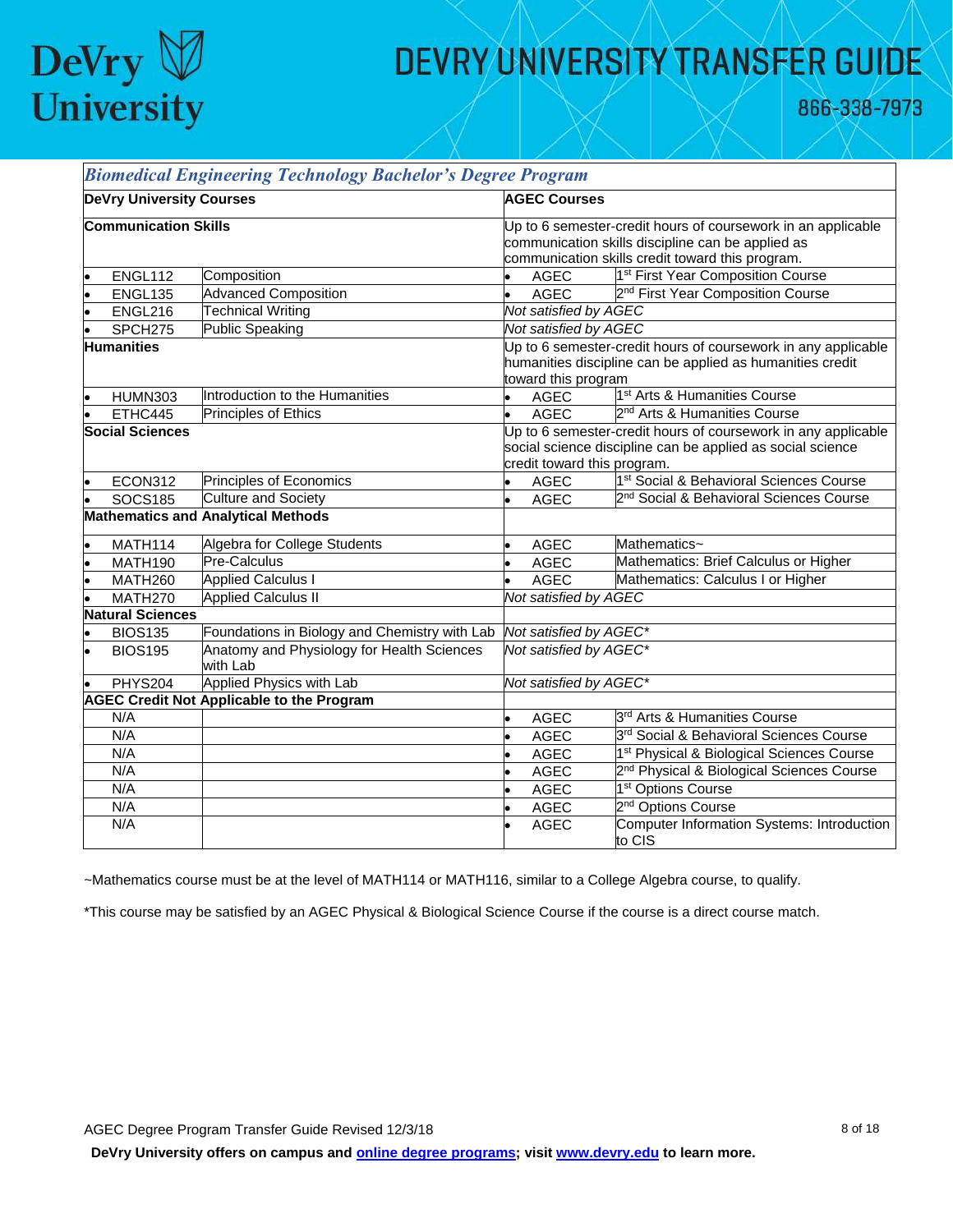

866-338-7973

|           |                                 |                                                             |                             | Computer Engineering Technology and Engineering Technology - Computers Bachelor's Degree |  |  |
|-----------|---------------------------------|-------------------------------------------------------------|-----------------------------|------------------------------------------------------------------------------------------|--|--|
|           | <b>Program</b>                  |                                                             |                             |                                                                                          |  |  |
|           | <b>DeVry University Courses</b> |                                                             | <b>AGEC Courses</b>         |                                                                                          |  |  |
|           | <b>Communication Skills</b>     |                                                             |                             | Up to 6 semester-credit hours of coursework in an applicable                             |  |  |
|           |                                 |                                                             |                             | communication skills discipline can be applied as                                        |  |  |
|           |                                 |                                                             |                             | communication skills credit toward this program.                                         |  |  |
|           | <b>ENGL112</b>                  | Composition                                                 | <b>AGEC</b>                 | 1 <sup>st</sup> First Year Composition Course                                            |  |  |
|           | <b>ENGL135</b>                  | <b>Advanced Composition</b>                                 | <b>AGEC</b>                 | 2 <sup>nd</sup> First Year Composition Course                                            |  |  |
|           | ENGL216                         | <b>Technical Writing</b>                                    | Not satisfied by AGEC       |                                                                                          |  |  |
|           | SPCH <sub>275</sub>             | Public Speaking (                                           | Not satisfied by AGEC       |                                                                                          |  |  |
|           | <b>Humanities</b>               |                                                             |                             | Up to 6 semester-credit hours of coursework in any applicable                            |  |  |
|           |                                 |                                                             |                             | humanities discipline can be applied as humanities credit                                |  |  |
|           |                                 |                                                             | toward this program         |                                                                                          |  |  |
|           | <b>HUMN303</b>                  | Introduction to the Humanities                              | <b>AGEC</b>                 | 1 <sup>st</sup> Arts & Humanities Course                                                 |  |  |
|           | ETHC445                         | Principles of Ethics                                        | <b>AGEC</b><br>$\bullet$    | 2 <sup>nd</sup> Arts & Humanities Course                                                 |  |  |
|           | <b>Social Sciences</b>          |                                                             |                             | Up to 9 semester-credit hours of coursework in any applicable                            |  |  |
|           |                                 |                                                             |                             | social science discipline can be applied as social science                               |  |  |
|           |                                 |                                                             | credit toward this program. |                                                                                          |  |  |
| lo        | ECON312                         | Principles of Economics                                     | <b>AGEC</b>                 | 1 <sup>st</sup> Social & Behavioral Sciences Course                                      |  |  |
| $\bullet$ | <b>SOCS185</b>                  | <b>Culture and Society</b>                                  | <b>AGEC</b><br>$\bullet$    | 2 <sup>nd</sup> Social & Behavioral Sciences Course                                      |  |  |
|           | <b>SOCS325</b>                  | <b>Environmental Sociology</b>                              | <b>AGEC</b><br>۰            | 3rd Social & Behavioral Sciences Course                                                  |  |  |
|           |                                 | <b>Mathematics, Analytical Methods and Natural Sciences</b> |                             |                                                                                          |  |  |
|           | <b>MATH114</b>                  | Algebra for College Students                                | <b>AGEC</b>                 | Mathematics~                                                                             |  |  |
|           | <b>MATH190</b>                  | Pre-Calculus                                                | <b>AGEC</b>                 | Mathematics: Brief Calculus or Higher                                                    |  |  |
|           | <b>MATH260</b>                  | <b>Applied Calculus I</b>                                   | <b>AGEC</b>                 | Mathematics: Calculus I or Higher                                                        |  |  |
|           | MATH <sub>270</sub>             | <b>Applied Calculus II</b>                                  | Not satisfied by AGEC       |                                                                                          |  |  |
|           | <b>PHYS204</b>                  | Applied Physics with Lab                                    | Not satisfied by AGEC*      |                                                                                          |  |  |
|           |                                 | <b>AGEC Credit Not Applicable to the Program</b>            |                             |                                                                                          |  |  |
|           | N/A                             |                                                             | <b>AGEC</b><br>l.           | 3 <sup>rd</sup> Arts & Humanities Course                                                 |  |  |
|           | N/A                             |                                                             | <b>AGEC</b><br>l.           | 1 <sup>st</sup> Physical & Biological Sciences Course                                    |  |  |
|           | N/A                             |                                                             | <b>AGEC</b>                 | 2 <sup>nd</sup> Physical & Biological Sciences Course                                    |  |  |
|           | N/A                             |                                                             | <b>AGEC</b>                 | 1 <sup>st</sup> Options Course                                                           |  |  |
|           | N/A                             |                                                             | <b>AGEC</b>                 | 2 <sup>nd</sup> Options Course                                                           |  |  |
|           | N/A                             |                                                             | <b>AGEC</b>                 | <b>Computer Information Systems: Introduction</b><br>to CIS                              |  |  |

~Mathematics course must be at the level of MATH114 or MATH116, similar to a College Algebra course, to qualify.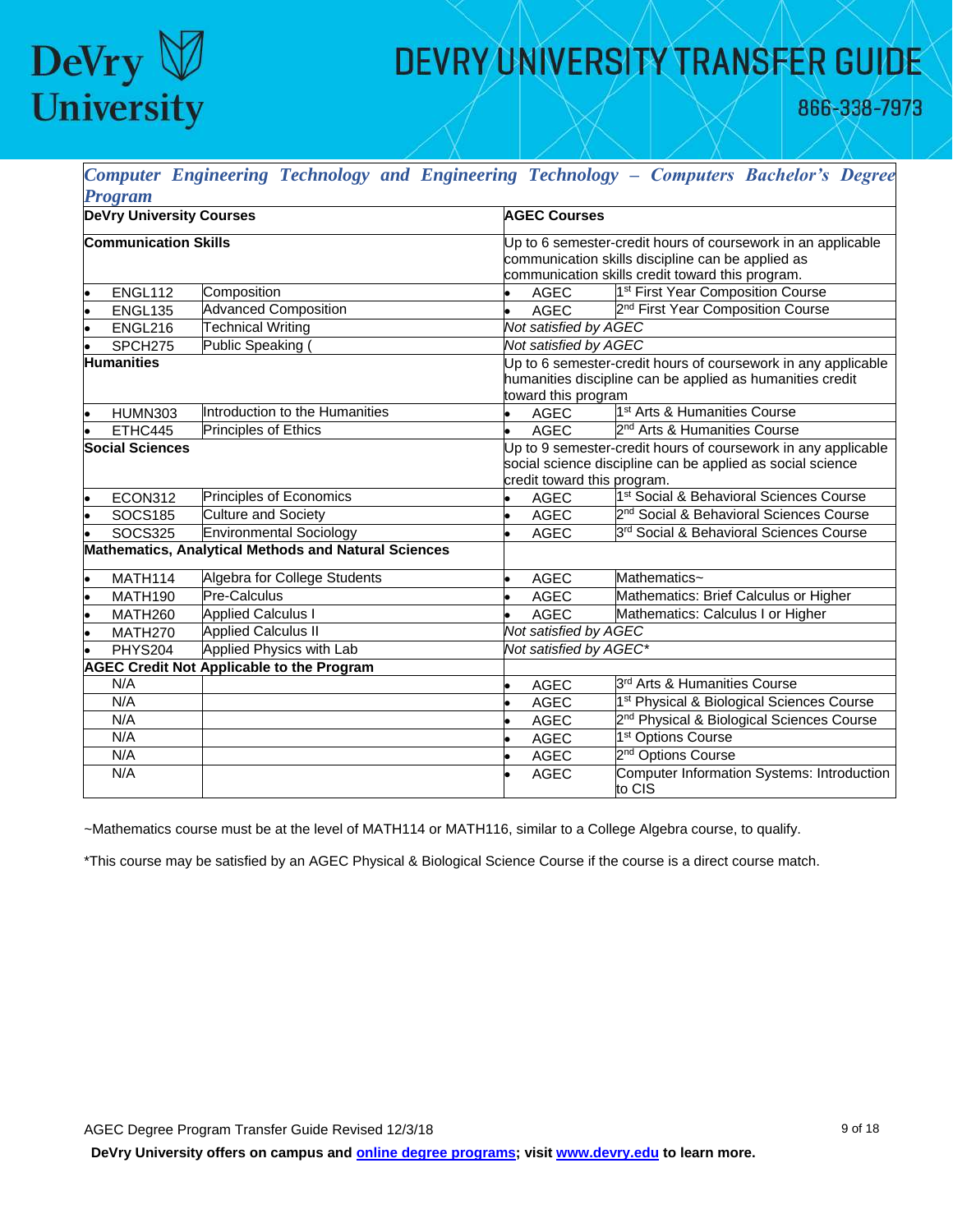

866-338-7973

┑

|           |                                 | <b>Computer Information Systems Bachelor's Degree Program STARTING NOVEMBER 2018</b> |                                                               |                             |                                                               |  |
|-----------|---------------------------------|--------------------------------------------------------------------------------------|---------------------------------------------------------------|-----------------------------|---------------------------------------------------------------|--|
|           | <b>DeVry University Courses</b> |                                                                                      | <b>AGEC Courses</b>                                           |                             |                                                               |  |
|           | <b>Communication Skills</b>     |                                                                                      |                                                               |                             | Up to 6 semester-credit hours of coursework in an applicable  |  |
|           |                                 |                                                                                      |                                                               |                             | communication skills discipline can be applied as             |  |
|           |                                 |                                                                                      |                                                               |                             | communication skills credit toward this program.              |  |
|           | ENGL112                         | Composition                                                                          |                                                               | <b>AGEC</b>                 | 1 <sup>st</sup> First Year Composition Course                 |  |
|           | <b>ENGL135</b>                  | <b>Advanced Composition</b>                                                          |                                                               | <b>AGEC</b>                 | 2 <sup>nd</sup> First Year Composition Course                 |  |
|           | ENGL216                         | <b>Technical Writing</b>                                                             |                                                               | Not satisfied by AGEC       |                                                               |  |
|           | SPCH <sub>275</sub>             | <b>Public Speaking</b>                                                               |                                                               | Not satisfied by AGEC       |                                                               |  |
|           | <b>Humanities</b>               |                                                                                      |                                                               |                             | Up to 6 semester-credit hours of coursework in any applicable |  |
|           |                                 |                                                                                      |                                                               |                             | humanities discipline can be applied as humanities credit     |  |
|           |                                 |                                                                                      |                                                               | toward this program         |                                                               |  |
| l.        | ETHC232                         | Ethical and Legal Issues in the Professions .                                        |                                                               | <b>AGEC</b>                 | 1 <sup>st</sup> Arts & Humanities Course                      |  |
|           | <b>LAS432</b>                   | Technology, Society, and Culture                                                     |                                                               | <b>AGEC</b>                 | 2 <sup>nd</sup> Arts & Humanities Course                      |  |
|           | <b>Social Sciences</b>          |                                                                                      | Up to 9 semester-credit hours of coursework in any applicable |                             |                                                               |  |
|           |                                 |                                                                                      |                                                               |                             | social science discipline can be applied as social science    |  |
|           |                                 |                                                                                      |                                                               | credit toward this program. |                                                               |  |
| ۱o        | ECON312                         | Principles of Economics                                                              |                                                               | <b>AGEC</b>                 | 1 <sup>st</sup> Social & Behavioral Sciences Course           |  |
|           | <b>SOCS185</b>                  | <b>Culture and Society</b>                                                           | ۰                                                             | <b>AGEC</b>                 | 2 <sup>nd</sup> Social & Behavioral Sciences Course           |  |
|           | <b>SOCS325</b>                  | <b>Environmental Sociology</b>                                                       |                                                               | <b>AGEC</b>                 | 3rd Social & Behavioral Sciences Course                       |  |
|           |                                 | <b>Mathematics and Natural Sciences</b>                                              | Three semester-credit hours of coursework in any applicable   |                             |                                                               |  |
|           |                                 |                                                                                      | natural sciences discipline can be applied as natural science |                             |                                                               |  |
|           |                                 |                                                                                      |                                                               | credit toward this program. |                                                               |  |
| $\bullet$ | MATH114                         | Algebra for College Students                                                         |                                                               | <b>AGEC</b>                 | Mathematics~                                                  |  |
| ۱.        | MATH <sub>221</sub>             | <b>Statistics for Decision-Making</b>                                                |                                                               | Not satisfied by AGEC       |                                                               |  |
|           | <b>PHYS204</b>                  | Applied Physics with Lab                                                             |                                                               | Not satisfied by AGEC*      |                                                               |  |
|           |                                 | <b>AGEC Credit Not Applicable to the Program</b>                                     |                                                               |                             |                                                               |  |
|           | N/A                             |                                                                                      |                                                               | <b>AGEC</b>                 | 3 <sup>rd</sup> Arts & Humanities Course                      |  |
|           | N/A                             |                                                                                      |                                                               | <b>AGEC</b>                 | 1 <sup>st</sup> Physical & Biological Sciences Course         |  |
|           | N/A                             |                                                                                      |                                                               | <b>AGEC</b>                 | 2 <sup>nd</sup> Physical & Biological Sciences Course         |  |
|           | N/A                             |                                                                                      |                                                               | <b>AGEC</b>                 | 1 <sup>st</sup> Options Course                                |  |
|           | N/A                             |                                                                                      |                                                               | AGEC                        | 2 <sup>nd</sup> Options Course                                |  |
|           | N/A                             |                                                                                      |                                                               | <b>AGEC</b>                 | Computer Information Systems: Introduction<br>to CIS          |  |

~Mathematics course must be at the level of MATH114 or MATH116, similar to a College Algebra course, to qualify.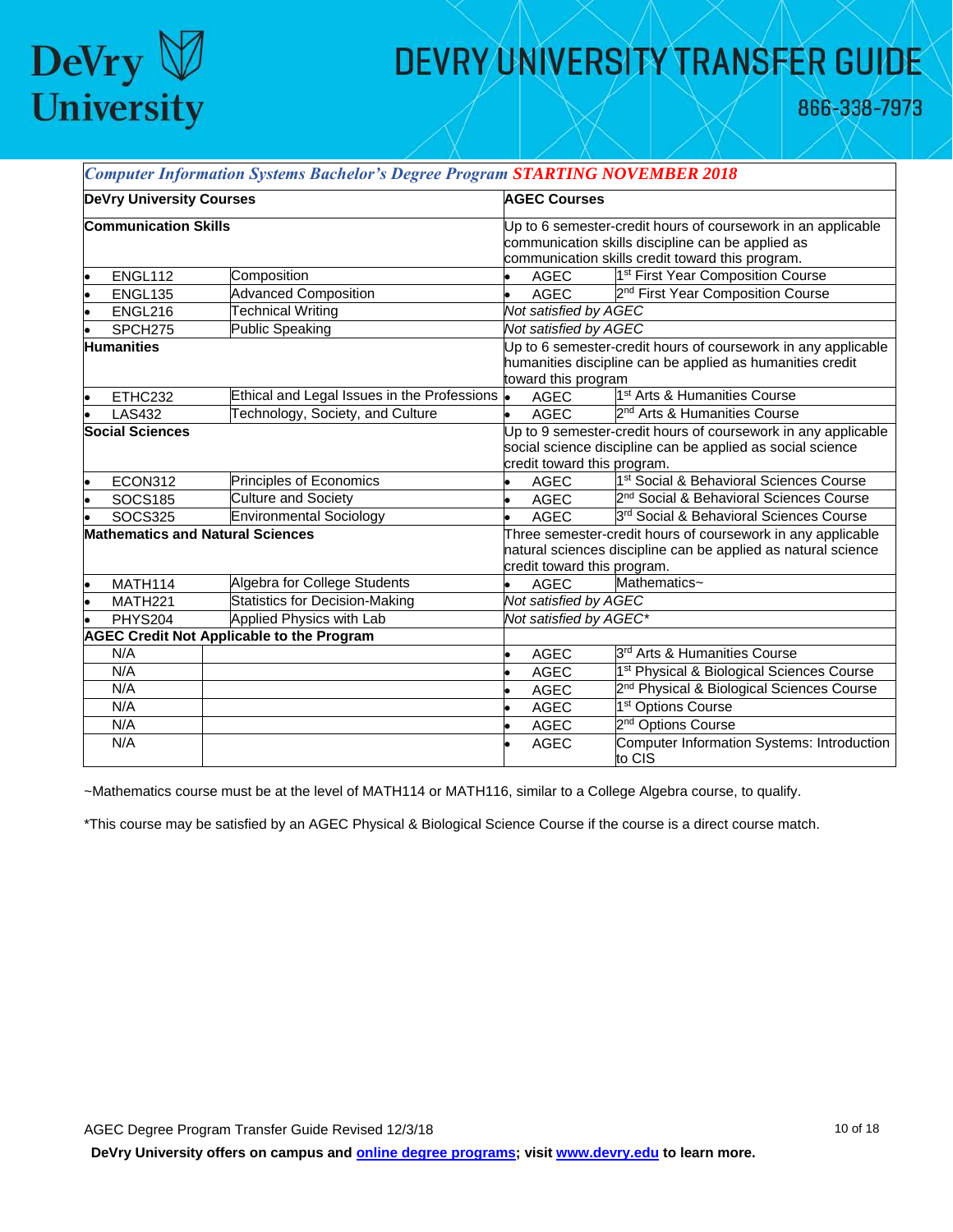

866-338-7973

| Electronics Engineering Technology and Engineering Technology - Electronics Bachelor's Degree |                                                  |                                                               |                             |                                                               |  |
|-----------------------------------------------------------------------------------------------|--------------------------------------------------|---------------------------------------------------------------|-----------------------------|---------------------------------------------------------------|--|
|                                                                                               | <b>Program STARTING NOVEMBER 2018</b>            |                                                               |                             |                                                               |  |
| <b>DeVry University Courses</b>                                                               |                                                  |                                                               | <b>AGEC Courses</b>         |                                                               |  |
| <b>Communication Skills</b>                                                                   |                                                  |                                                               |                             | Up to 6 semester-credit hours of coursework in an applicable  |  |
|                                                                                               |                                                  |                                                               | communication               | skills<br>discipline<br>can<br>be<br>applied<br>as            |  |
|                                                                                               |                                                  |                                                               |                             | communication skills credit toward this program.              |  |
| ENGL112                                                                                       | Composition                                      |                                                               | AGEC                        | 1 <sup>st</sup> First Year Composition Course                 |  |
| <b>ENGL135</b>                                                                                | <b>Advanced Composition</b>                      | $\bullet$                                                     | AGEC                        | 2 <sup>nd</sup> First Year Composition Course                 |  |
| ENGL216                                                                                       | <b>Technical Writing</b>                         |                                                               | Not satisfied by AGEC       |                                                               |  |
| SPCH275                                                                                       | <b>Public Speaking</b>                           |                                                               | Not satisfied by AGEC       |                                                               |  |
| <b>Humanities</b>                                                                             |                                                  |                                                               |                             | Up to 6 semester-credit hours of coursework in any applicable |  |
|                                                                                               |                                                  |                                                               |                             | humanities discipline can be applied as humanities credit     |  |
|                                                                                               |                                                  |                                                               | toward this program.        |                                                               |  |
| ETHC232                                                                                       | Ethical and Legal Issues in the Professions      | $\bullet$                                                     | <b>AGEC</b>                 | 1 <sup>st</sup> Arts & Humanities Course                      |  |
| <b>LAS432</b>                                                                                 | Technology, Society, and Culture                 | $\bullet$                                                     | AGEC                        | 2 <sup>nd</sup> Arts & Humanities Course                      |  |
| <b>Social Sciences</b>                                                                        |                                                  | Up to 9 semester-credit hours of coursework in any applicable |                             |                                                               |  |
|                                                                                               |                                                  |                                                               |                             | social science discipline can be applied as social science    |  |
|                                                                                               |                                                  |                                                               | credit toward this program. |                                                               |  |
| ECON312                                                                                       | Principles of Economics                          |                                                               | <b>AGEC</b>                 | 1 <sup>st</sup> Social & Behavioral Sciences Course           |  |
| <b>SOCS185</b>                                                                                | <b>Culture and Society</b>                       |                                                               | <b>AGEC</b>                 | 2 <sup>nd</sup> Social & Behavioral Sciences Course           |  |
| <b>SOCS325</b>                                                                                | <b>Environmental Sociology</b>                   |                                                               | <b>AGEC</b>                 | 3rd Social & Behavioral Sciences Course                       |  |
|                                                                                               | <b>Mathematics and Natural Sciences</b>          |                                                               |                             |                                                               |  |
| MATH114                                                                                       | Algebra for College Students                     |                                                               | <b>AGEC</b>                 | Mathematics~                                                  |  |
| MATH190                                                                                       | Pre-Calculus                                     |                                                               | <b>AGEC</b>                 | Mathematics: Brief Calculus or Higher                         |  |
| MATH260                                                                                       | <b>Applied Calculus I</b>                        |                                                               | <b>AGEC</b>                 | Mathematics: Calculus I or Higher                             |  |
| MATH270                                                                                       | <b>Applied Calculus II</b>                       |                                                               | Not satisfied by AGEC       |                                                               |  |
| PHYS204                                                                                       | Applied Physics with Lab                         |                                                               | Not satisfied by AGEC*      |                                                               |  |
|                                                                                               | <b>AGEC Credit Not Applicable to the Program</b> |                                                               |                             |                                                               |  |
| N/A                                                                                           |                                                  |                                                               | <b>AGEC</b>                 | 3 <sup>rd</sup> Arts & Humanities Course                      |  |
| N/A                                                                                           |                                                  |                                                               | <b>AGEC</b>                 | 1 <sup>st</sup> Physical & Biological Sciences Course         |  |
| N/A                                                                                           |                                                  |                                                               | <b>AGEC</b>                 | 2 <sup>nd</sup> Physical & Biological Sciences Course         |  |
| N/A                                                                                           |                                                  |                                                               | <b>AGEC</b>                 | 1 <sup>st</sup> Options Course                                |  |
| N/A                                                                                           |                                                  |                                                               | <b>AGEC</b>                 | 2 <sup>nd</sup> Options Course                                |  |
| N/A                                                                                           |                                                  |                                                               | <b>AGEC</b>                 | Computer Information Systems: Introduction<br>to CIS          |  |

~Mathematics course must be at the level of MATH114 or MATH116, similar to a College Algebra course, to qualify.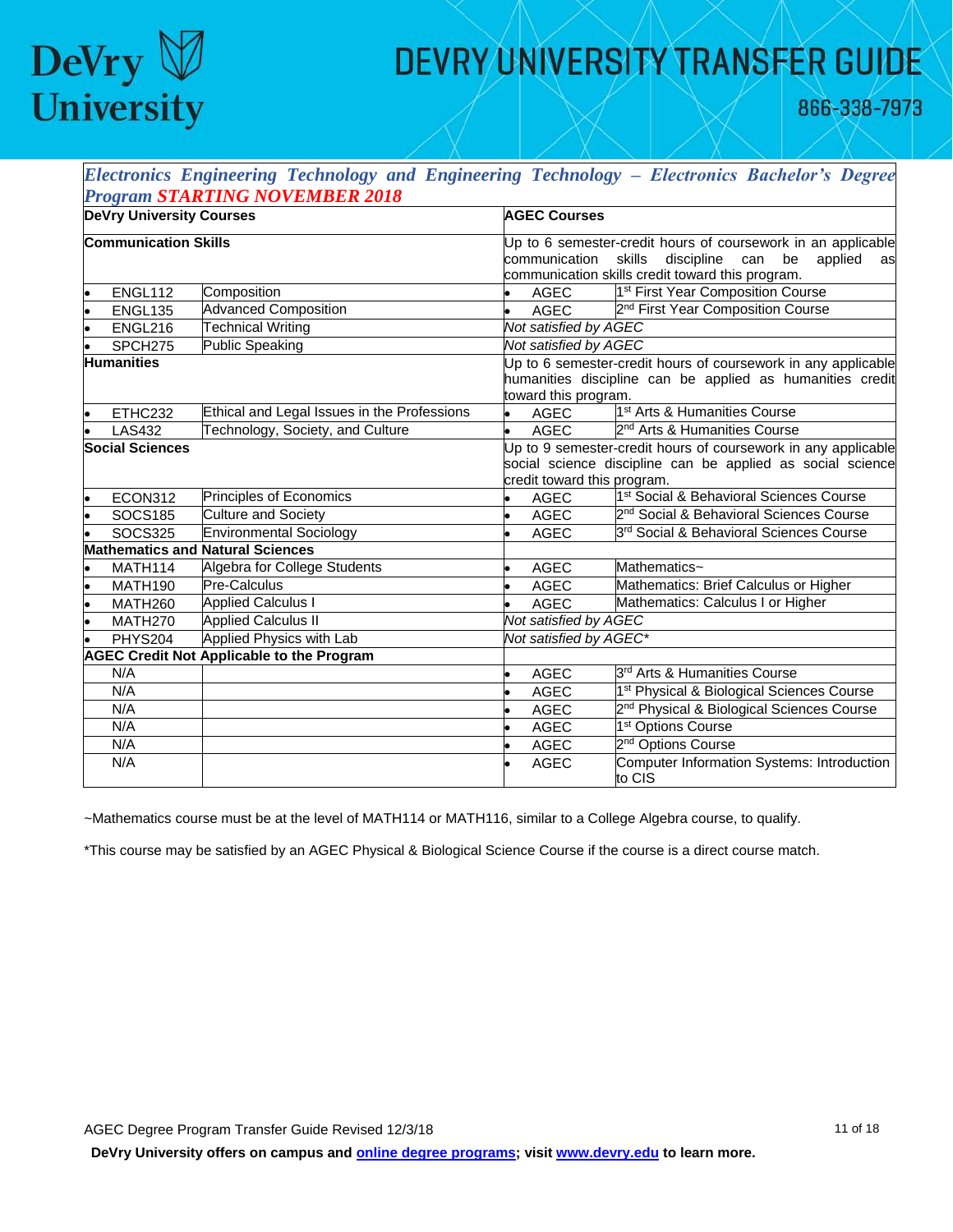

866-338-7973

|                   |                                 | <b>Information Technology &amp; Networking Bachelor's Degree Program STARTING NOVEMBER, 2018</b> |                                                                                                                                                                       |                                                       |  |  |  |
|-------------------|---------------------------------|--------------------------------------------------------------------------------------------------|-----------------------------------------------------------------------------------------------------------------------------------------------------------------------|-------------------------------------------------------|--|--|--|
|                   | <b>DeVry University Courses</b> |                                                                                                  |                                                                                                                                                                       | <b>AGEC Courses</b>                                   |  |  |  |
|                   | <b>Communication Skills</b>     |                                                                                                  | Up to 6 semester-credit hours of coursework in an applicable<br>communication skills discipline can be applied as<br>communication skills credit toward this program. |                                                       |  |  |  |
|                   | ENGL112                         | Composition                                                                                      | <b>AGEC</b>                                                                                                                                                           | 1 <sup>st</sup> First Year Composition Course         |  |  |  |
|                   | <b>ENGL135</b>                  | <b>Advanced Composition</b>                                                                      | <b>AGEC</b>                                                                                                                                                           | 2 <sup>nd</sup> First Year Composition Course         |  |  |  |
|                   | ENGL216                         | <b>Technical Writing</b>                                                                         | Not satisfied by AGEC                                                                                                                                                 |                                                       |  |  |  |
|                   | SPCH275                         | Public Speaking                                                                                  | Not satisfied by AGEC                                                                                                                                                 |                                                       |  |  |  |
| <b>Humanities</b> |                                 |                                                                                                  | Up to 6 semester-credit hours of coursework in any applicable<br>humanities discipline can be applied as humanities credit<br>toward this program.                    |                                                       |  |  |  |
|                   | ETHC232                         | Ethical and Legal Issues in the Professions                                                      | <b>AGEC</b>                                                                                                                                                           | 1 <sup>st</sup> Arts & Humanities Course              |  |  |  |
|                   | <b>LAS432</b>                   | Technology, Society, and Culture                                                                 | <b>AGEC</b>                                                                                                                                                           | 2 <sup>nd</sup> Arts & Humanities Course              |  |  |  |
|                   | <b>Social Sciences</b>          |                                                                                                  | Up to 9 semester-credit hours of coursework in any applicable<br>social science discipline can be applied as social science<br>credit toward this program.            |                                                       |  |  |  |
|                   | ECON312                         | Principles of Economics                                                                          | <b>AGEC</b>                                                                                                                                                           | 1st Social & Behavioral Sciences Course               |  |  |  |
|                   | <b>SOCS185</b>                  | <b>Culture and Society</b>                                                                       | <b>AGEC</b>                                                                                                                                                           | 2 <sup>nd</sup> Social & Behavioral Sciences Course   |  |  |  |
|                   | <b>SOCS325</b>                  | <b>Environmental Sociology</b>                                                                   | <b>AGEC</b>                                                                                                                                                           | 3rd Social & Behavioral Sciences Course               |  |  |  |
|                   |                                 | <b>Mathematics and Natural Sciences</b>                                                          |                                                                                                                                                                       |                                                       |  |  |  |
|                   | MATH114                         | Algebra for College Students                                                                     | <b>AGEC</b>                                                                                                                                                           | Mathematics~                                          |  |  |  |
|                   | <b>MATH190</b>                  | <b>Pre-Calculus</b>                                                                              | <b>AGEC</b>                                                                                                                                                           | Mathematics: Brief Calculus or Higher                 |  |  |  |
|                   | MATH221                         | <b>Statistics for Decision-Making</b>                                                            | Not satisfied by AGEC                                                                                                                                                 |                                                       |  |  |  |
|                   | <b>PHYS204</b>                  | Applied Physics with Lab                                                                         | Not satisfied by AGEC*                                                                                                                                                |                                                       |  |  |  |
|                   |                                 | <b>AGEC Credit Not Applicable to the Program</b>                                                 |                                                                                                                                                                       |                                                       |  |  |  |
|                   | N/A                             |                                                                                                  | <b>AGEC</b>                                                                                                                                                           | 3rd Arts & Humanities Course                          |  |  |  |
|                   | N/A                             |                                                                                                  | <b>AGEC</b>                                                                                                                                                           | 1 <sup>st</sup> Physical & Biological Sciences Course |  |  |  |
|                   | N/A                             |                                                                                                  | <b>AGEC</b>                                                                                                                                                           | 2 <sup>nd</sup> Physical & Biological Sciences Course |  |  |  |
|                   | N/A                             |                                                                                                  | <b>AGEC</b>                                                                                                                                                           | 1 <sup>st</sup> Options Course                        |  |  |  |
|                   | N/A                             |                                                                                                  | <b>AGEC</b>                                                                                                                                                           | 2 <sup>nd</sup> Options Course                        |  |  |  |
|                   | N/A                             |                                                                                                  | <b>AGEC</b>                                                                                                                                                           | Computer Information Systems: Introduction<br>to CIS  |  |  |  |

~Mathematics course must be at the level of MATH114 or MATH116, similar to a College Algebra course, to qualify.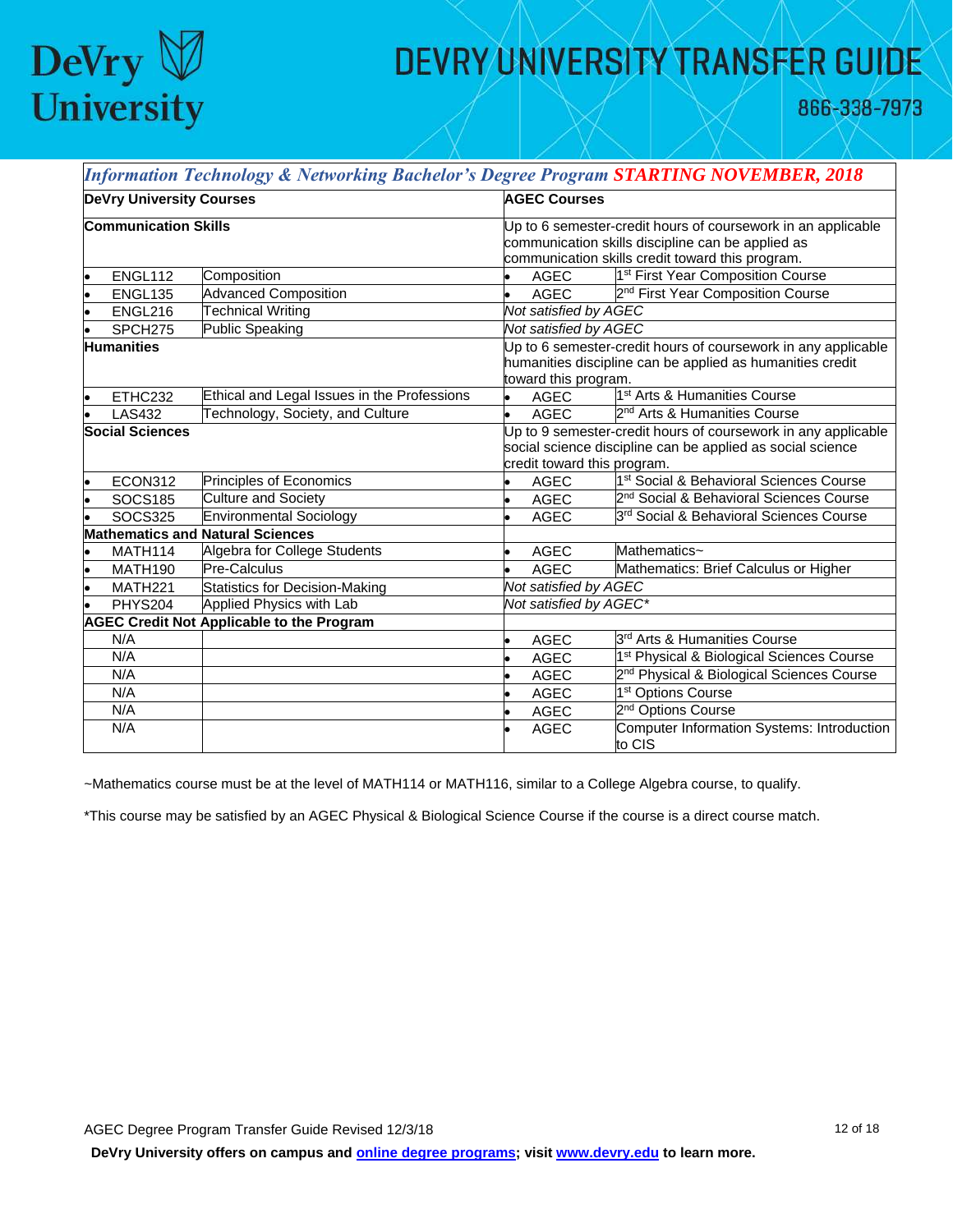

866-338-7973

| <b>DeVry University Courses</b> |                        |                                                  | <b>AGEC Courses</b>                                           |                                                               |  |
|---------------------------------|------------------------|--------------------------------------------------|---------------------------------------------------------------|---------------------------------------------------------------|--|
| <b>Communication Skills</b>     |                        |                                                  | Up to 6 semester-credit hours of coursework in an applicable  |                                                               |  |
|                                 |                        |                                                  | communication skills discipline can be applied as             |                                                               |  |
|                                 |                        |                                                  | communication skills credit toward this program.              |                                                               |  |
|                                 | ENGL112                | Composition                                      | AGEC                                                          | 1 <sup>st</sup> First Year Composition Course                 |  |
|                                 | <b>ENGL135</b>         | <b>Advanced Composition</b>                      | <b>AGEC</b>                                                   | 2 <sup>nd</sup> First Year Composition Course                 |  |
|                                 | ENGL216                | <b>Technical Writing</b>                         | Not satisfied by AGEC                                         |                                                               |  |
|                                 | SPCH <sub>275</sub>    | <b>Public Speaking</b>                           | Not satisfied by AGEC                                         |                                                               |  |
|                                 | <b>Humanities</b>      |                                                  |                                                               | Up to 6 semester-credit hours of coursework in any applicable |  |
|                                 |                        |                                                  | humanities discipline can be applied as humanities credit     |                                                               |  |
|                                 |                        |                                                  | toward this program                                           |                                                               |  |
|                                 | <b>HUMN303</b>         | Introduction to the Humanities                   | <b>AGEC</b>                                                   | 1 <sup>st</sup> Arts & Humanities Course                      |  |
|                                 | ETHC445                | Principles of Ethics                             | AGEC                                                          | 2 <sup>nd</sup> Arts & Humanities Course                      |  |
|                                 | <b>Social Sciences</b> |                                                  | Up to 9 semester-credit hours of coursework in any applicable |                                                               |  |
|                                 |                        |                                                  | social science discipline can be applied as social science    |                                                               |  |
|                                 |                        |                                                  | credit toward this program.                                   |                                                               |  |
| ۱.                              | <b>ECON312</b>         | Principles of Economics                          | <b>AGEC</b>                                                   | 1 <sup>st</sup> Social & Behavioral Sciences Course           |  |
|                                 | <b>SOCS185</b>         | <b>Culture and Society</b>                       | AGEC                                                          | 2 <sup>nd</sup> Social & Behavioral Sciences Course           |  |
|                                 | <b>SOCS325</b>         | Environmental Sociology                          | <b>AGEC</b>                                                   | 3rd Social & Behavioral Sciences Course                       |  |
|                                 |                        | <b>Mathematics and Natural Sciences</b>          | Three semester-credit hours of coursework in any applicable   |                                                               |  |
|                                 |                        |                                                  | natural sciences discipline can be applied as natural science |                                                               |  |
|                                 |                        |                                                  | credit toward this program.                                   |                                                               |  |
| le                              | MATH114                | Algebra for College Students                     | <b>AGEC</b>                                                   | Mathematics~                                                  |  |
| ۱o                              | MATH <sub>221</sub>    | <b>Statistics for Decision-Making</b>            | Not satisfied by AGEC                                         |                                                               |  |
|                                 | <b>SCI228</b>          | Nutrition, Health and Wellness with Lab          | <b>AGEC</b>                                                   | 1 <sup>st</sup> Physical & Biological Sciences Course         |  |
|                                 | <b>Business</b>        |                                                  |                                                               |                                                               |  |
|                                 | COMP100                | Computer Applications for Business with Lab      | <b>AGEC</b>                                                   | Computer Information Systems: Introduction<br>to CIS          |  |
|                                 |                        | <b>AGEC Credit Not Applicable to the Program</b> |                                                               |                                                               |  |
|                                 | N/A                    |                                                  | <b>AGEC</b>                                                   | 3 <sup>rd</sup> Arts & Humanities Course                      |  |
|                                 | N/A                    |                                                  | <b>AGEC</b>                                                   | 2 <sup>nd</sup> Physical & Biological Sciences Course         |  |
|                                 | N/A                    |                                                  | <b>AGEC</b>                                                   | 1 <sup>st</sup> Options Course                                |  |
|                                 | N/A                    |                                                  | <b>AGEC</b>                                                   | 2 <sup>nd</sup> Options Course                                |  |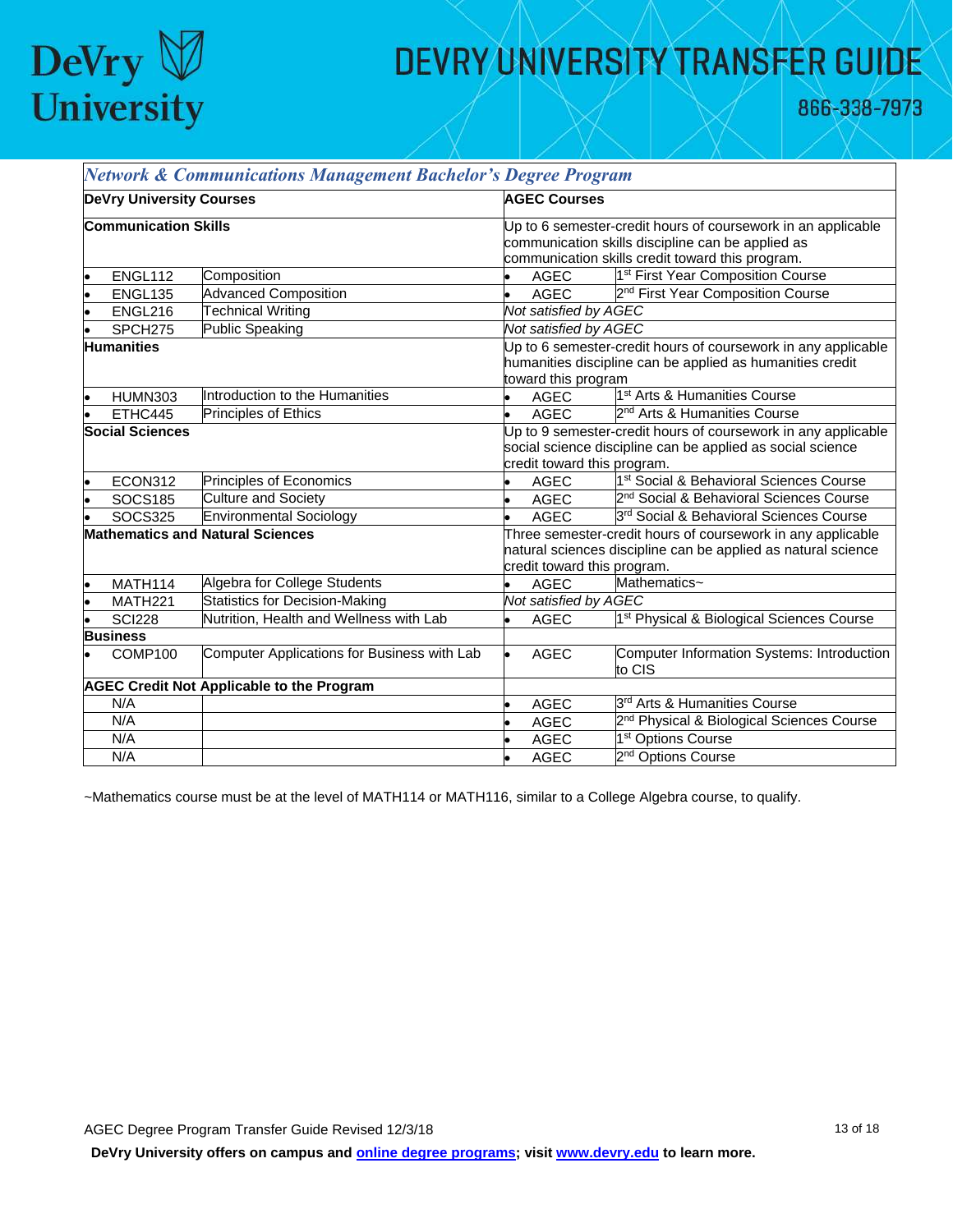

866-338-7973

٦

|                                 |                     | <b>Software Development Bachelor's Degree Program STARTING NOVEMBER 2018</b>                                                                               |                                                                                                                                                                       |                       |                                                       |
|---------------------------------|---------------------|------------------------------------------------------------------------------------------------------------------------------------------------------------|-----------------------------------------------------------------------------------------------------------------------------------------------------------------------|-----------------------|-------------------------------------------------------|
| <b>DeVry University Courses</b> |                     |                                                                                                                                                            | <b>AGEC Courses</b>                                                                                                                                                   |                       |                                                       |
| <b>Communication Skills</b>     |                     |                                                                                                                                                            | Up to 6 semester-credit hours of coursework in an applicable<br>communication skills discipline can be applied as<br>communication skills credit toward this program. |                       |                                                       |
| $\bullet$                       | ENGL112             | Composition                                                                                                                                                |                                                                                                                                                                       | AGEC                  | 1 <sup>st</sup> First Year Composition Course         |
| $\bullet$                       | <b>ENGL135</b>      | <b>Advanced Composition</b>                                                                                                                                |                                                                                                                                                                       | <b>AGEC</b>           | 2 <sup>nd</sup> First Year Composition Course         |
| l.                              | ENGL216             | <b>Technical Writing</b>                                                                                                                                   | Not satisfied by AGEC                                                                                                                                                 |                       |                                                       |
|                                 | SPCH275             | <b>Public Speaking</b>                                                                                                                                     | Not satisfied by AGEC                                                                                                                                                 |                       |                                                       |
| <b>Humanities</b>               |                     |                                                                                                                                                            | Up to 6 semester-credit hours of coursework in any applicable<br>humanities discipline can be applied as humanities credit<br>toward this program.                    |                       |                                                       |
| l.                              | ETHC232             | Ethical and Legal Issues in the Professions                                                                                                                |                                                                                                                                                                       | <b>AGEC</b>           | 1 <sup>st</sup> Arts & Humanities Course              |
|                                 | <b>LAS432</b>       | Technology, Society, and Culture                                                                                                                           |                                                                                                                                                                       | <b>AGEC</b>           | 2 <sup>nd</sup> Arts & Humanities Course              |
| <b>Social Sciences</b>          |                     | Up to 9 semester-credit hours of coursework in any applicable<br>social science discipline can be applied as social science<br>credit toward this program. |                                                                                                                                                                       |                       |                                                       |
| $\bullet$                       | ECON312             | Principles of Economics                                                                                                                                    |                                                                                                                                                                       | <b>AGEC</b>           | 1 <sup>st</sup> Social & Behavioral Sciences Course   |
| l.                              | <b>SOCS185</b>      | <b>Culture and Society</b>                                                                                                                                 |                                                                                                                                                                       | <b>AGEC</b>           | 2 <sup>nd</sup> Social & Behavioral Sciences Course   |
|                                 | <b>SOCS325</b>      | <b>Environmental Sociology</b>                                                                                                                             |                                                                                                                                                                       | <b>AGEC</b>           | 3rd Social & Behavioral Sciences Course               |
|                                 |                     | <b>Mathematics and Natural Sciences</b>                                                                                                                    |                                                                                                                                                                       |                       |                                                       |
|                                 | MATH114             | Algebra for College Students                                                                                                                               |                                                                                                                                                                       | <b>AGEC</b>           | Mathematics~                                          |
| l.                              | <b>MATH190</b>      | <b>Pre-Calculus</b>                                                                                                                                        |                                                                                                                                                                       | <b>AGEC</b>           | Mathematics: Brief Calculus or Higher                 |
|                                 | MATH <sub>221</sub> | Statistics for Decision-Making                                                                                                                             |                                                                                                                                                                       | Not satisfied by AGEC |                                                       |
|                                 | <b>PHYS204</b>      | Applied Physics with Lab                                                                                                                                   | Not satisfied by AGEC*                                                                                                                                                |                       |                                                       |
|                                 |                     | <b>AGEC Credit Not Applicable to the Program</b>                                                                                                           |                                                                                                                                                                       |                       |                                                       |
|                                 | N/A                 |                                                                                                                                                            |                                                                                                                                                                       | <b>AGEC</b>           | 3rd Arts & Humanities Course                          |
|                                 | N/A                 |                                                                                                                                                            |                                                                                                                                                                       | <b>AGEC</b>           | 1 <sup>st</sup> Physical & Biological Sciences Course |
|                                 | N/A                 |                                                                                                                                                            |                                                                                                                                                                       | <b>AGEC</b>           | 2 <sup>nd</sup> Physical & Biological Sciences Course |
|                                 | N/A                 |                                                                                                                                                            |                                                                                                                                                                       | <b>AGEC</b>           | 1 <sup>st</sup> Options Course                        |
|                                 | N/A                 |                                                                                                                                                            |                                                                                                                                                                       | <b>AGEC</b>           | 2 <sup>nd</sup> Options Course                        |
|                                 | N/A                 |                                                                                                                                                            |                                                                                                                                                                       | <b>AGEC</b>           | Computer Information Systems: Introduction<br>to CIS  |

~Mathematics course must be at the level of MATH114 or MATH116, similar to a College Algebra course, to qualify.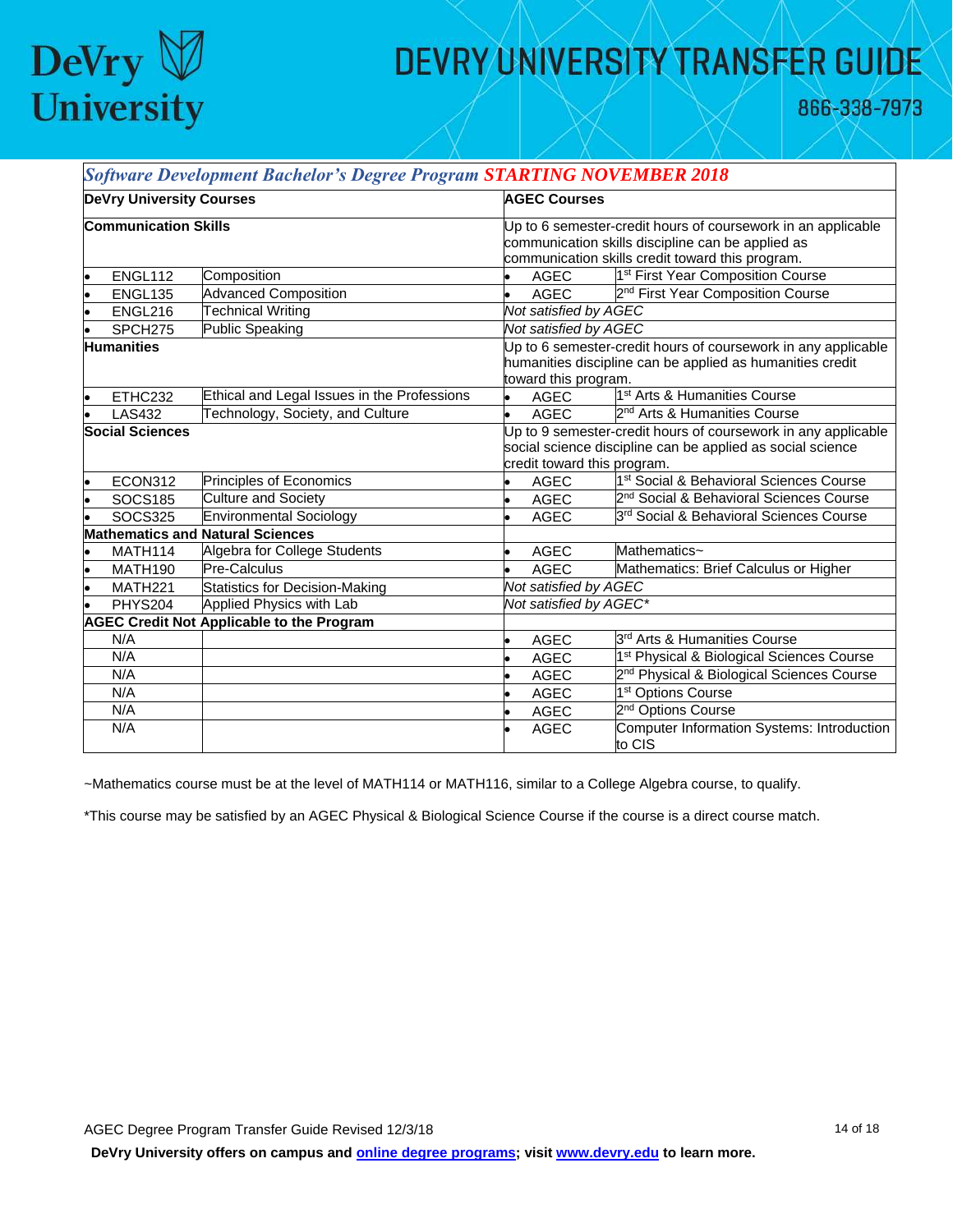

866-338-7973

| <b>DeVry University Courses</b>                  |                             |                                             | <b>AGEC Courses</b>                                           |                                                               |  |  |
|--------------------------------------------------|-----------------------------|---------------------------------------------|---------------------------------------------------------------|---------------------------------------------------------------|--|--|
|                                                  |                             |                                             |                                                               |                                                               |  |  |
|                                                  | <b>Communication Skills</b> |                                             |                                                               | Up to 6 semester-credit hours of coursework in an applicable  |  |  |
|                                                  |                             |                                             | communication skills discipline can be applied as             |                                                               |  |  |
|                                                  |                             |                                             | communication skills credit toward this program.              |                                                               |  |  |
|                                                  | ENGL112                     | Composition                                 | AGEC                                                          | 1 <sup>st</sup> First Year Composition Course                 |  |  |
|                                                  | <b>ENGL135</b>              | <b>Advanced Composition</b>                 | <b>AGEC</b>                                                   | 2 <sup>nd</sup> First Year Composition Course                 |  |  |
|                                                  | ENGL216                     | <b>Technical Writing</b>                    | Not satisfied by AGEC                                         |                                                               |  |  |
|                                                  | SPCH <sub>275</sub>         | <b>Public Speaking</b>                      | Not satisfied by AGEC                                         |                                                               |  |  |
|                                                  | <b>Humanities</b>           |                                             |                                                               | Up to 6 semester-credit hours of coursework in any applicable |  |  |
|                                                  |                             |                                             | humanities discipline can be applied as humanities credit     |                                                               |  |  |
|                                                  |                             |                                             | toward this program                                           |                                                               |  |  |
|                                                  | <b>HUMN303</b>              | Introduction to the Humanities              | <b>AGEC</b>                                                   | 1 <sup>st</sup> Arts & Humanities Course                      |  |  |
|                                                  | ETHC445                     | <b>Principles of Ethics</b>                 | <b>AGEC</b>                                                   | 2 <sup>nd</sup> Arts & Humanities Course                      |  |  |
|                                                  | <b>Social Sciences</b>      |                                             | Up to 9 semester-credit hours of coursework in any applicable |                                                               |  |  |
|                                                  |                             |                                             | social science discipline can be applied as social science    |                                                               |  |  |
|                                                  |                             |                                             | credit toward this program.                                   |                                                               |  |  |
|                                                  | ECON312                     | Principles of Economics                     | <b>AGEC</b><br>$\bullet$                                      | 1 <sup>st</sup> Social & Behavioral Sciences Course           |  |  |
|                                                  | <b>SOCS185</b>              | <b>Culture and Society</b>                  | <b>AGEC</b>                                                   | 2 <sup>nd</sup> Social & Behavioral Sciences Course           |  |  |
|                                                  | <b>SOCS325</b>              | <b>Environmental Sociology</b>              | <b>AGEC</b>                                                   | 3rd Social & Behavioral Sciences Course                       |  |  |
|                                                  |                             | <b>Mathematics and Natural Sciences</b>     | Three semester-credit hours of coursework in any applicable   |                                                               |  |  |
|                                                  |                             |                                             | natural sciences discipline can be applied as natural science |                                                               |  |  |
|                                                  |                             |                                             | credit toward this program.                                   |                                                               |  |  |
| le                                               | MATH114                     | Algebra for College Students                | <b>AGEC</b><br>$\bullet$                                      | Mathematics~                                                  |  |  |
|                                                  | <b>MATH221</b>              | Statistics for Decision-Making              | Not satisfied by AGEC                                         |                                                               |  |  |
|                                                  | <b>SCI228</b>               | Nutrition, Health and Wellness with Lab     | <b>AGEC</b>                                                   | 1 <sup>st</sup> Physical & Biological Sciences Course         |  |  |
| <b>Business and Computing</b>                    |                             |                                             |                                                               |                                                               |  |  |
|                                                  | COMP100                     | Computer Applications for Business with Lab | <b>AGEC</b>                                                   | Computer Information Systems: Introduction                    |  |  |
|                                                  |                             |                                             |                                                               | to CIS                                                        |  |  |
| <b>AGEC Credit Not Applicable to the Program</b> |                             |                                             |                                                               |                                                               |  |  |
|                                                  | N/A                         |                                             | <b>AGEC</b>                                                   | 3 <sup>rd</sup> Arts & Humanities Course                      |  |  |
|                                                  | N/A                         |                                             | <b>AGEC</b>                                                   | 2 <sup>nd</sup> Physical & Biological Sciences Course         |  |  |
|                                                  | N/A                         |                                             | <b>AGEC</b>                                                   | 1 <sup>st</sup> Options Course                                |  |  |
|                                                  | N/A                         |                                             | <b>AGEC</b>                                                   | 2 <sup>nd</sup> Options Course                                |  |  |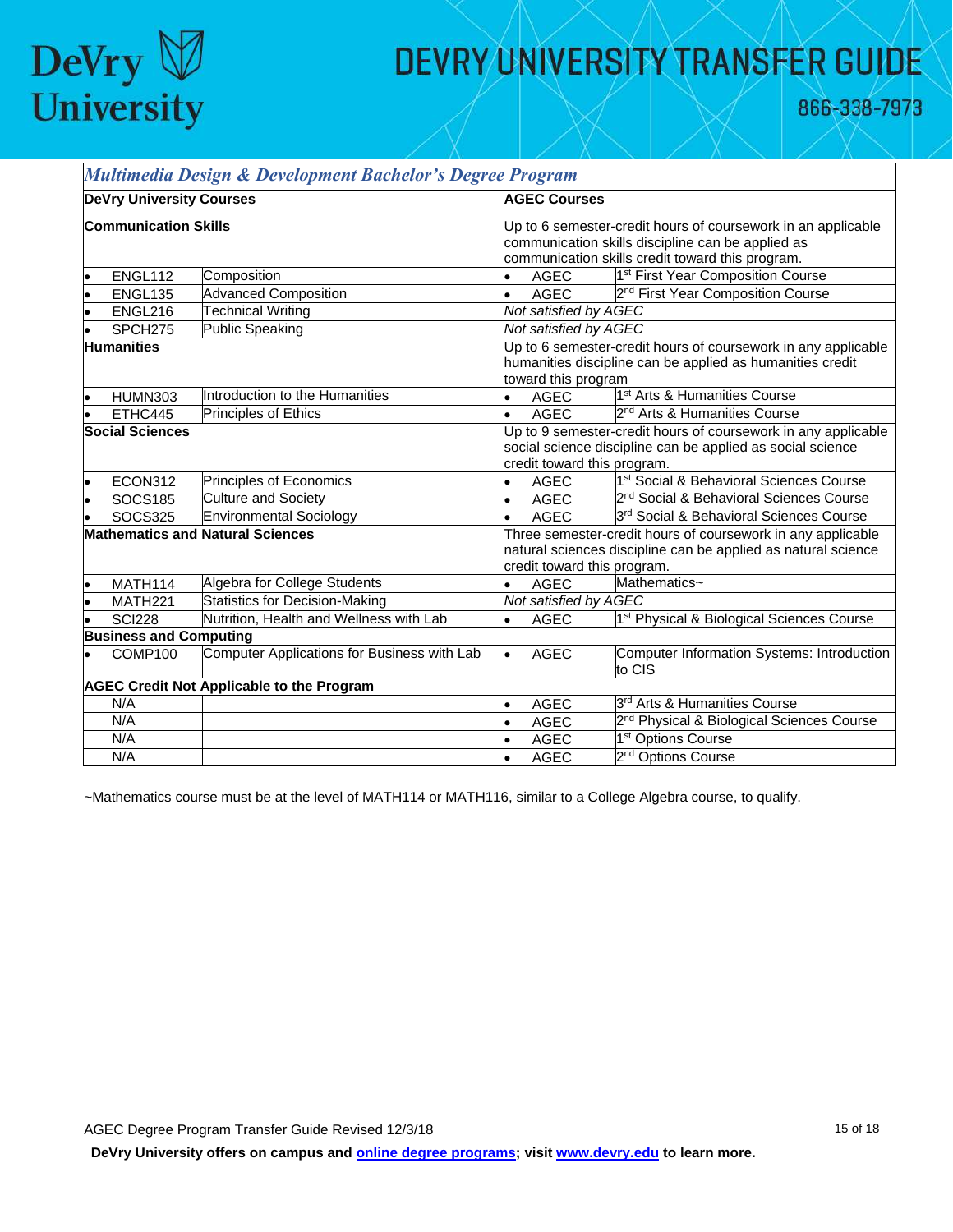

866-338-7973

┑

|                                                  |                                | <b>Healthcare Administration Bachelor's Degree Program</b> |                                                                                                                                                             |                                                                                                                                                                       |                                                       |  |
|--------------------------------------------------|--------------------------------|------------------------------------------------------------|-------------------------------------------------------------------------------------------------------------------------------------------------------------|-----------------------------------------------------------------------------------------------------------------------------------------------------------------------|-------------------------------------------------------|--|
| <b>DeVry University Courses</b>                  |                                |                                                            | <b>AGEC Courses</b>                                                                                                                                         |                                                                                                                                                                       |                                                       |  |
| <b>Communication Skills</b>                      |                                |                                                            |                                                                                                                                                             | Up to 6 semester-credit hours of coursework in an applicable<br>communication skills discipline can be applied as<br>communication skills credit toward this program. |                                                       |  |
| lo                                               | ENGL112                        | Composition                                                |                                                                                                                                                             | <b>AGEC</b>                                                                                                                                                           | 1 <sup>st</sup> First Year Composition Course         |  |
|                                                  | <b>ENGL135</b>                 | <b>Advanced Composition</b>                                | l.                                                                                                                                                          | <b>AGEC</b>                                                                                                                                                           | 2 <sup>nd</sup> First Year Composition Course         |  |
|                                                  | ENGL216                        | <b>Technical Writing</b>                                   |                                                                                                                                                             | Not satisfied by AGEC                                                                                                                                                 |                                                       |  |
|                                                  | SPCH <sub>275</sub>            | Public Speaking                                            |                                                                                                                                                             | Not satisfied by AGEC                                                                                                                                                 |                                                       |  |
| <b>Humanities</b>                                |                                |                                                            | Up to 6 semester-credit hours of coursework in any applicable<br>humanities discipline can be applied as humanities credit<br>toward this program           |                                                                                                                                                                       |                                                       |  |
|                                                  | HUMN303                        | Introduction to the Humanities                             |                                                                                                                                                             | <b>AGEC</b>                                                                                                                                                           | 1 <sup>st</sup> Arts & Humanities Course              |  |
|                                                  | ETHC445                        | Principles of Ethics                                       |                                                                                                                                                             | <b>AGEC</b>                                                                                                                                                           | 2 <sup>nd</sup> Arts & Humanities Course              |  |
| <b>Social Sciences</b>                           |                                |                                                            | Up to 9 semester-credit hours of coursework in any applicable<br>social science discipline can be applied as social science<br>credit toward this program.  |                                                                                                                                                                       |                                                       |  |
| $\bullet$                                        | ECON312                        | Principles of Economics                                    |                                                                                                                                                             | <b>AGEC</b>                                                                                                                                                           | 1 <sup>st</sup> Social & Behavioral Sciences Course   |  |
| $\bullet$                                        | <b>SOCS185</b>                 | <b>Culture and Society</b>                                 | l.                                                                                                                                                          | <b>AGEC</b>                                                                                                                                                           | 2 <sup>nd</sup> Social & Behavioral Sciences Course   |  |
|                                                  | <b>SOCS325</b>                 | <b>Environmental Sociology</b>                             | l.                                                                                                                                                          | <b>AGEC</b>                                                                                                                                                           | 3rd Social & Behavioral Sciences Course               |  |
| <b>Mathematics and Natural Sciences</b>          |                                |                                                            | Three semester-credit hours of coursework in any applicable<br>natural sciences discipline can be applied as natural science<br>credit toward this program. |                                                                                                                                                                       |                                                       |  |
|                                                  | <b>BIOS135</b>                 | Foundations in Biology and Chemistry with Lab              |                                                                                                                                                             | Not satisfied by AGEC                                                                                                                                                 |                                                       |  |
|                                                  | MATH114                        | Algebra for College Students                               |                                                                                                                                                             | <b>AGEC</b>                                                                                                                                                           | Mathematics~                                          |  |
|                                                  | MATH221                        | Statistics for Decision-Making                             |                                                                                                                                                             | Not satisfied by AGEC                                                                                                                                                 |                                                       |  |
|                                                  | <b>Business and Technology</b> |                                                            |                                                                                                                                                             |                                                                                                                                                                       |                                                       |  |
|                                                  | COMP100                        | Computer Applications for Business with Lab                |                                                                                                                                                             | <b>AGEC</b>                                                                                                                                                           | Computer Information Systems: Introduction<br>to CIS  |  |
| <b>AGEC Credit Not Applicable to the Program</b> |                                |                                                            |                                                                                                                                                             |                                                                                                                                                                       |                                                       |  |
|                                                  | N/A                            |                                                            |                                                                                                                                                             | <b>AGEC</b>                                                                                                                                                           | l3 <sup>rd</sup> Arts & Humanities Course             |  |
|                                                  | N/A                            |                                                            |                                                                                                                                                             | <b>AGEC</b>                                                                                                                                                           | 1 <sup>st</sup> Physical & Biological Sciences Course |  |
|                                                  | N/A                            |                                                            |                                                                                                                                                             | <b>AGEC</b>                                                                                                                                                           | 2 <sup>nd</sup> Physical & Biological Sciences Course |  |
|                                                  | N/A                            |                                                            |                                                                                                                                                             | <b>AGEC</b>                                                                                                                                                           | 1 <sup>st</sup> Options Course                        |  |
|                                                  | N/A                            |                                                            |                                                                                                                                                             | <b>AGEC</b>                                                                                                                                                           | 2 <sup>nd</sup> Options Course                        |  |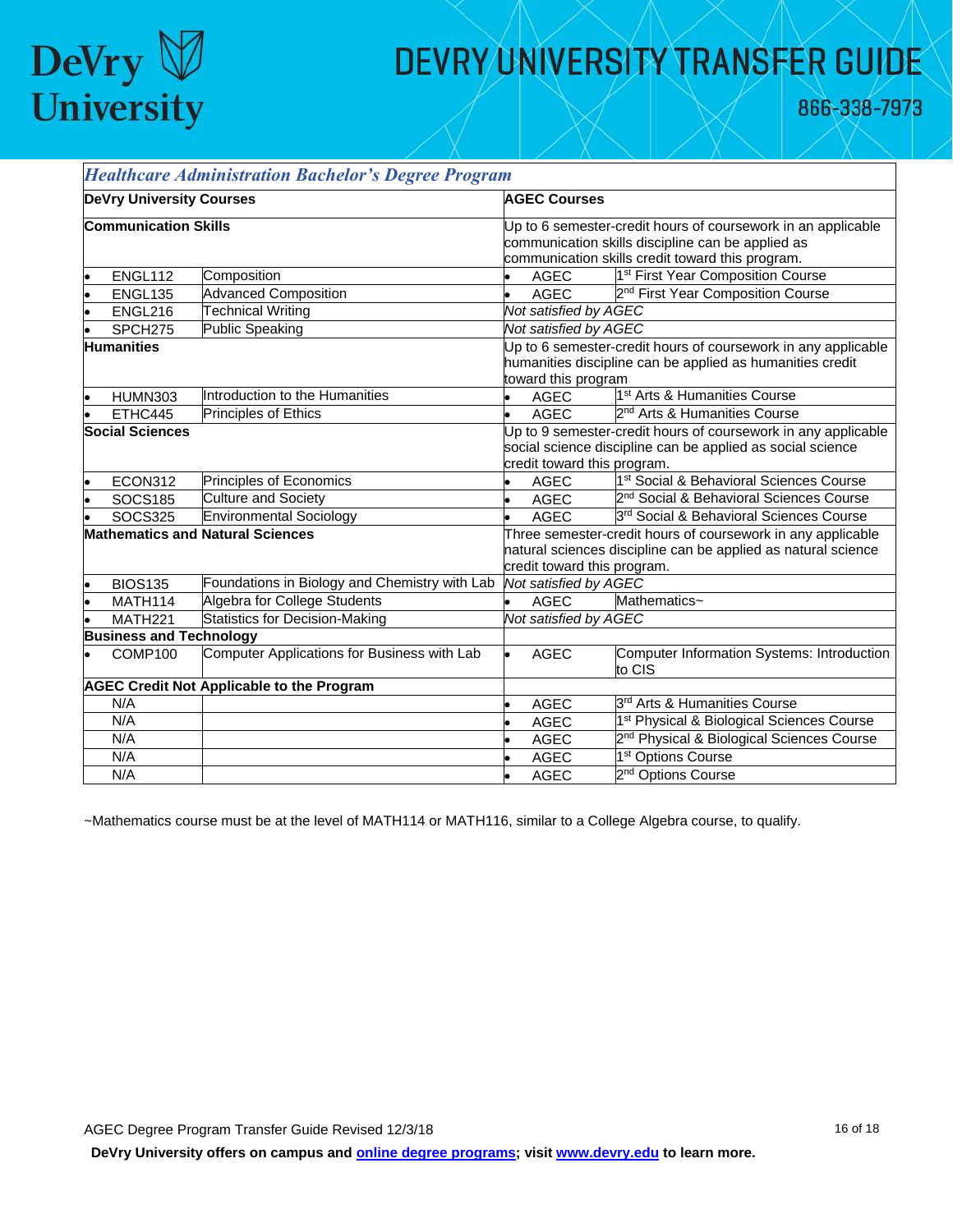

866-338-7973

|                                         |                             | <b>Communications Bachelor's Degree Program</b>          |                                                                                                                                                               |                                                              |                                                       |  |
|-----------------------------------------|-----------------------------|----------------------------------------------------------|---------------------------------------------------------------------------------------------------------------------------------------------------------------|--------------------------------------------------------------|-------------------------------------------------------|--|
| <b>DeVry University Courses</b>         |                             |                                                          | <b>AGEC Courses</b>                                                                                                                                           |                                                              |                                                       |  |
|                                         | <b>Communication Skills</b> |                                                          |                                                                                                                                                               | Up to 6 semester-credit hours of coursework in an applicable |                                                       |  |
|                                         |                             |                                                          |                                                                                                                                                               |                                                              | communication skills discipline can be applied as     |  |
|                                         |                             |                                                          | communication skills credit toward this program.                                                                                                              |                                                              |                                                       |  |
|                                         | ENGL112                     | Composition                                              |                                                                                                                                                               | <b>AGEC</b>                                                  | 1 <sup>st</sup> First Year Composition Course         |  |
|                                         | <b>ENGL135</b>              | <b>Advanced Composition</b>                              |                                                                                                                                                               | <b>AGEC</b>                                                  | 2 <sup>nd</sup> First Year Composition Course         |  |
|                                         | ENGL216                     | <b>Technical Writing</b>                                 |                                                                                                                                                               | Not satisfied by AGEC                                        |                                                       |  |
|                                         | SPCH <sub>275</sub>         | Public Speaking                                          | Not satisfied by AGEC                                                                                                                                         |                                                              |                                                       |  |
| <b>Humanities</b>                       |                             |                                                          | Up to 9 semester-credit hours of coursework in any applicable<br>humanities discipline can be applied as humanities credit<br>toward this program             |                                                              |                                                       |  |
|                                         | ETHC445                     | Principles of Ethics                                     |                                                                                                                                                               | <b>AGEC</b>                                                  | 1 <sup>st</sup> Arts & Humanities Course              |  |
|                                         | <b>HIST405</b>              | <b>United States History</b>                             |                                                                                                                                                               | <b>AGEC</b>                                                  | 2 <sup>nd</sup> Arts & Humanities Course              |  |
|                                         | <b>HUMN303</b>              | Introduction to the Humanities                           |                                                                                                                                                               | <b>AGEC</b>                                                  | 3 <sup>rd</sup> Arts & Humanities Course              |  |
| <b>Social Sciences</b>                  |                             |                                                          | Up to 15 semester-credit hours of coursework in any<br>applicable social science discipline can be applied as social<br>science credit toward this program.   |                                                              |                                                       |  |
|                                         | <b>LAWS310</b>              | The Legal Environment                                    |                                                                                                                                                               | <b>AGEC</b>                                                  | 1 <sup>st</sup> Social & Behavioral Sciences Course   |  |
|                                         | <b>POLI330</b>              | <b>Political Science</b>                                 |                                                                                                                                                               | Not satisfied by AGEC <sup>+</sup>                           |                                                       |  |
| $\bullet$                               | <b>PSYC305</b>              | Motivation and Leadership                                |                                                                                                                                                               | Not satisfied by AGEC <sup>+</sup>                           |                                                       |  |
| $\bullet$                               | <b>SOCS185</b>              | Culture and Society                                      |                                                                                                                                                               | <b>AGEC</b>                                                  | 2 <sup>nd</sup> Social & Behavioral Sciences Course   |  |
| $\bullet$                               | <b>SOCS325</b>              | <b>Environmental Sociology</b>                           |                                                                                                                                                               | <b>AGEC</b>                                                  | 3rd Social & Behavioral Sciences Course               |  |
| <b>Mathematics and Natural Sciences</b> |                             |                                                          | Up to 9 semester-credit hours of coursework in any applicable<br>natural sciences discipline can be applied as natural science<br>credit toward this program. |                                                              |                                                       |  |
|                                         | <b>BIOS105</b>              | Fundamentals of Human Anatomy and<br>Physiology with Lab |                                                                                                                                                               | Not satisfied by AGEC                                        |                                                       |  |
|                                         | MATH114                     | Algebra for College Students                             |                                                                                                                                                               | <b>AGEC</b>                                                  | Mathematics~                                          |  |
| $\bullet$                               | <b>MATH221</b>              | Statistics for Decision-Making                           |                                                                                                                                                               | Not satisfied by AGEC                                        |                                                       |  |
| $\bullet$                               | <b>SCI214</b>               | Integrated Science with Lab                              |                                                                                                                                                               | <b>AGEC</b>                                                  | 1 <sup>st</sup> Physical & Biological Sciences Course |  |
|                                         | <b>SCI228</b>               | Nutrition, Health and Wellness with Lab                  |                                                                                                                                                               | <b>AGEC</b>                                                  | 2 <sup>nd</sup> Physical & Biological Sciences Course |  |
| <b>Business</b>                         |                             |                                                          |                                                                                                                                                               |                                                              |                                                       |  |
|                                         | COMP100                     | Computer Applications for Business with Lab              |                                                                                                                                                               | <b>AGEC</b>                                                  | Computer Information Systems: Introduction<br>to CIS  |  |
|                                         |                             | <b>AGEC Credit Not Applicable to the Program</b>         |                                                                                                                                                               |                                                              |                                                       |  |
|                                         | N/A                         |                                                          |                                                                                                                                                               | <b>AGEC</b>                                                  | 1 <sup>st</sup> Options Course                        |  |
|                                         | N/A                         |                                                          |                                                                                                                                                               | <b>AGEC</b>                                                  | 2 <sup>nd</sup> Options Course                        |  |

~Mathematics course must be at the level of MATH114 or MATH116, similar to a College Algebra course, to qualify.

+This course may be satisfied by an AGEC Options Course if the course is a Social Science Course Area match.